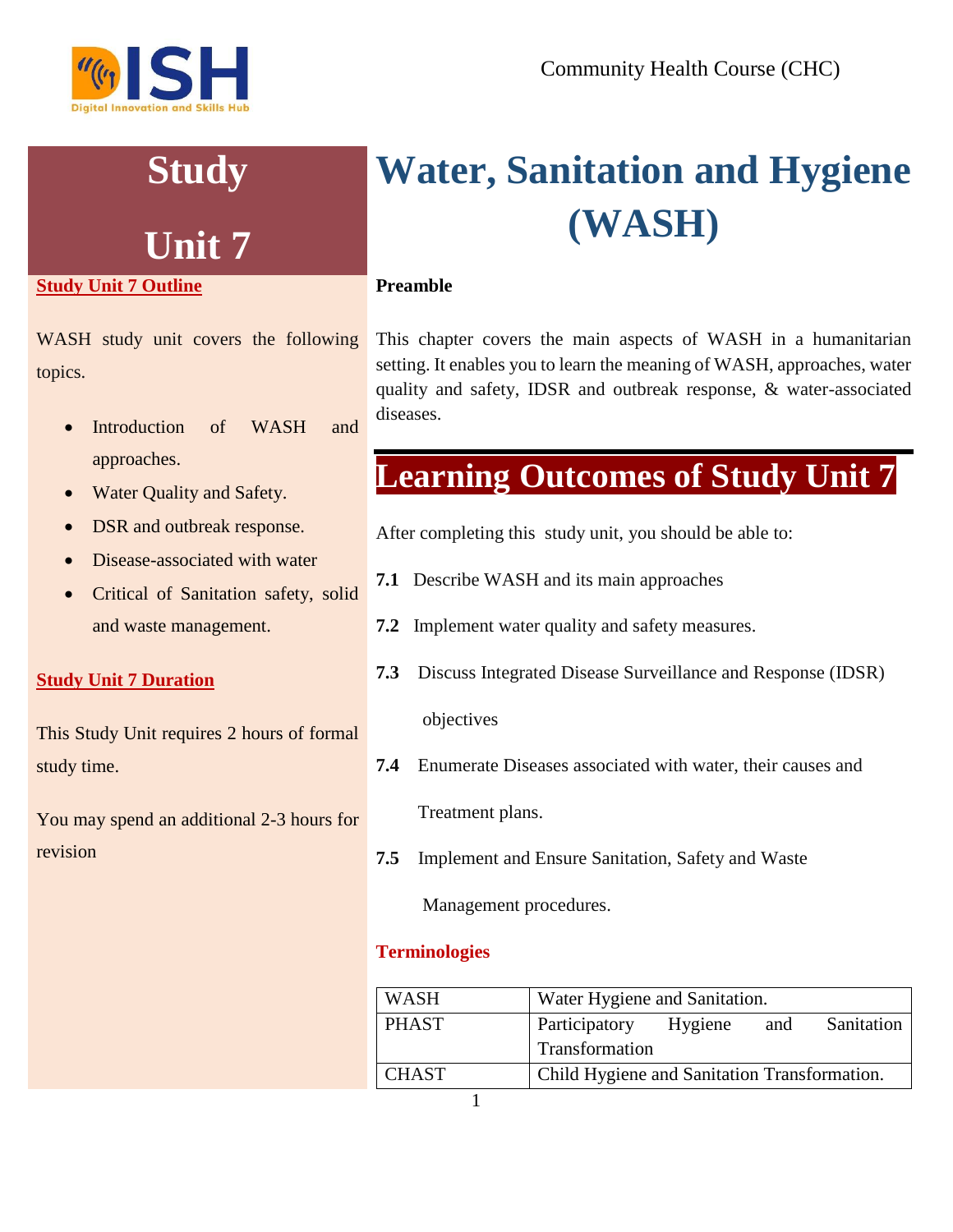

| <b>CLTS</b> | Community-Led Total Sanitation |  |  |
|-------------|--------------------------------|--|--|
|             |                                |  |  |
|             |                                |  |  |
|             |                                |  |  |
|             |                                |  |  |
|             |                                |  |  |
|             |                                |  |  |
|             |                                |  |  |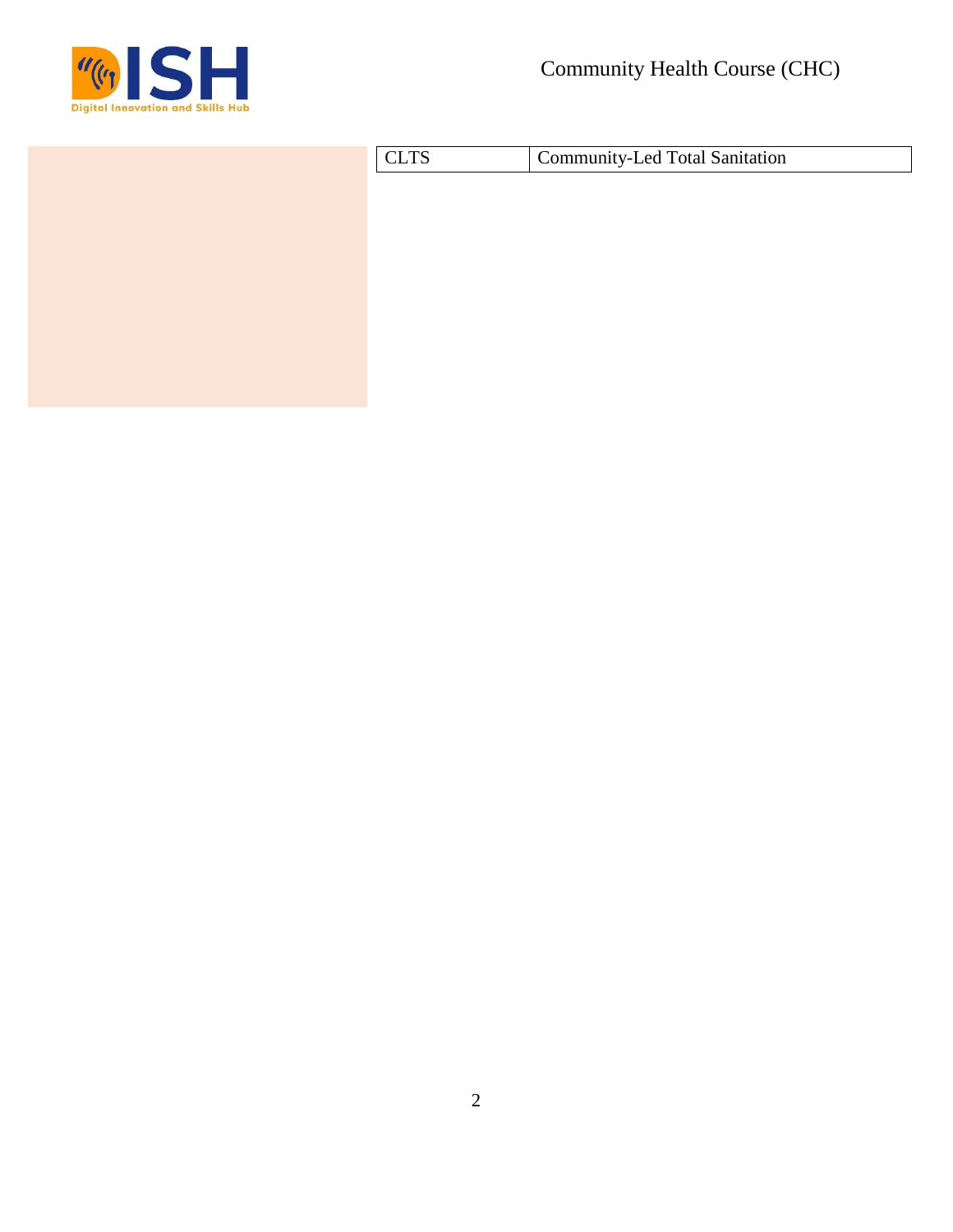

# **7.1 Introduction to Water, Sanitation and Hygiene (WASH)**

#### 7**.1.1 Safe water, toilets and good hygiene keep People alive and healthy.**

Is a healthy start to life possible if a person has access to clean water, proper sanitation, and basic hygiene? Having insufficient access to WASH services has a negative impact on the health, economic well-being, and overall well-being of a large number of people. According to the Joint Monitoring Programme for Water Supply, Sanitation, and Hygiene Report by the World Health Organization and UNICEF, 844 million households do not have access to water. Over 892 million people continue to defecate in public despite the fact that 2.3 billion people lack access to proper sanitation. (ALMAZAN, 2014)

The United Nations' Sustainable Development Goal (SDG6), which seeks to provide universal access to and environmental management of water and hygiene, highlights the importance of WASH improvements and their impact on achieving a healthy and sustainable world.

Students are taught the fundamental concepts for planning, creating, and implementing efforts to enhance sustainable and equitable use of securely managed water and sanitation systems and hygiene habits. **(Kar, 2015)**

# 7**.1.2 Th**e Approaches of WASH

#### **[\(Participatory Hygiene and Sanitation Transformation\)](https://sswm.info/content/participatory-hygiene-and-sanitation-transformation) (**PHAST)

Individuals build confidence in themselves and their potential to act and improve their communities through this strategy. Personal empowerment and development are equally as vital as physical changes such as environmental cleanups or the installation of latrines.

This process has seven steps. A plan for preventing diarrhoeal infection via improved water supply, hygiene practices, and sanitation is developed in the first five stages. The seventh and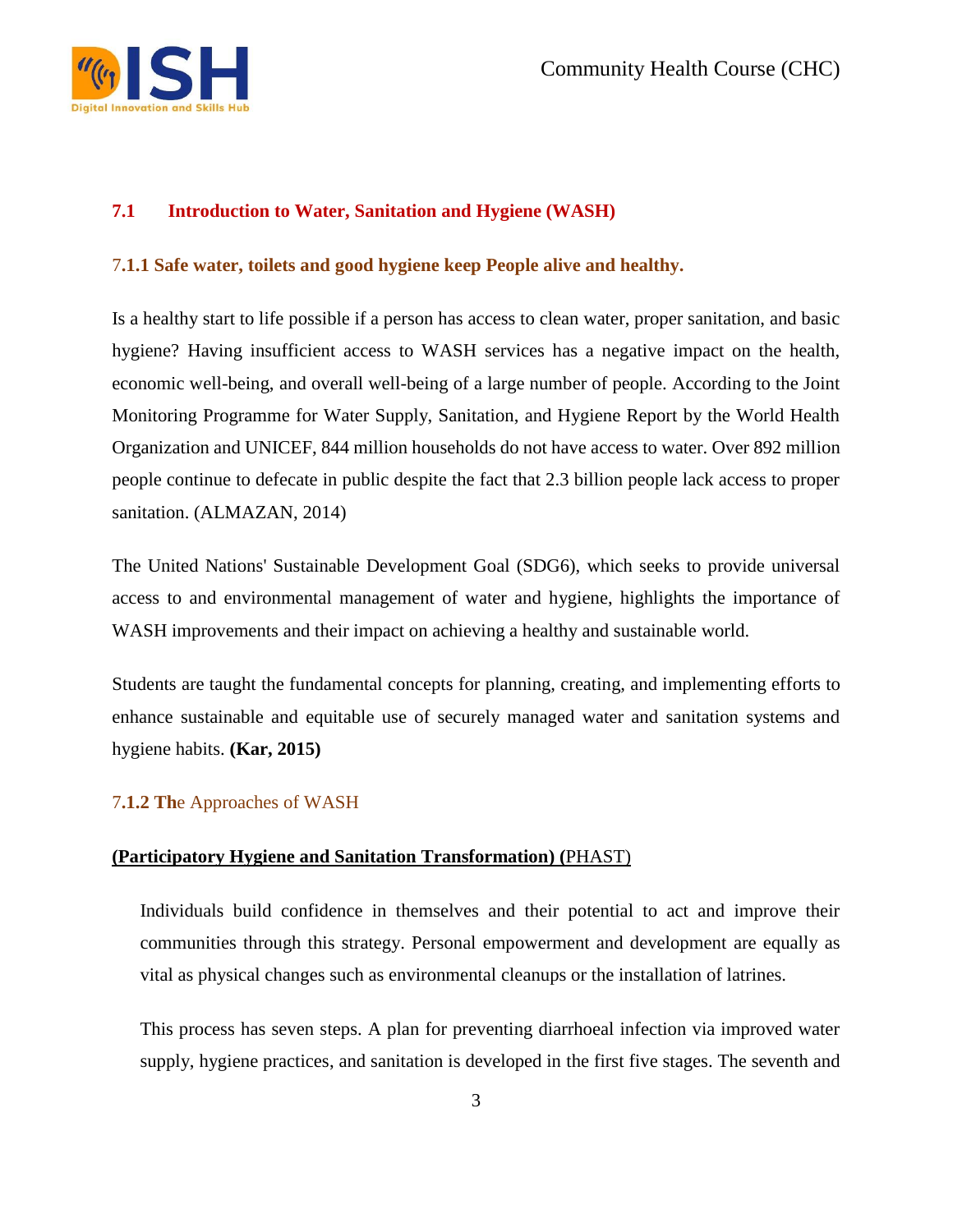



**Fig 7.1.2:** Steps in PHAST (Bockhorn, 2012)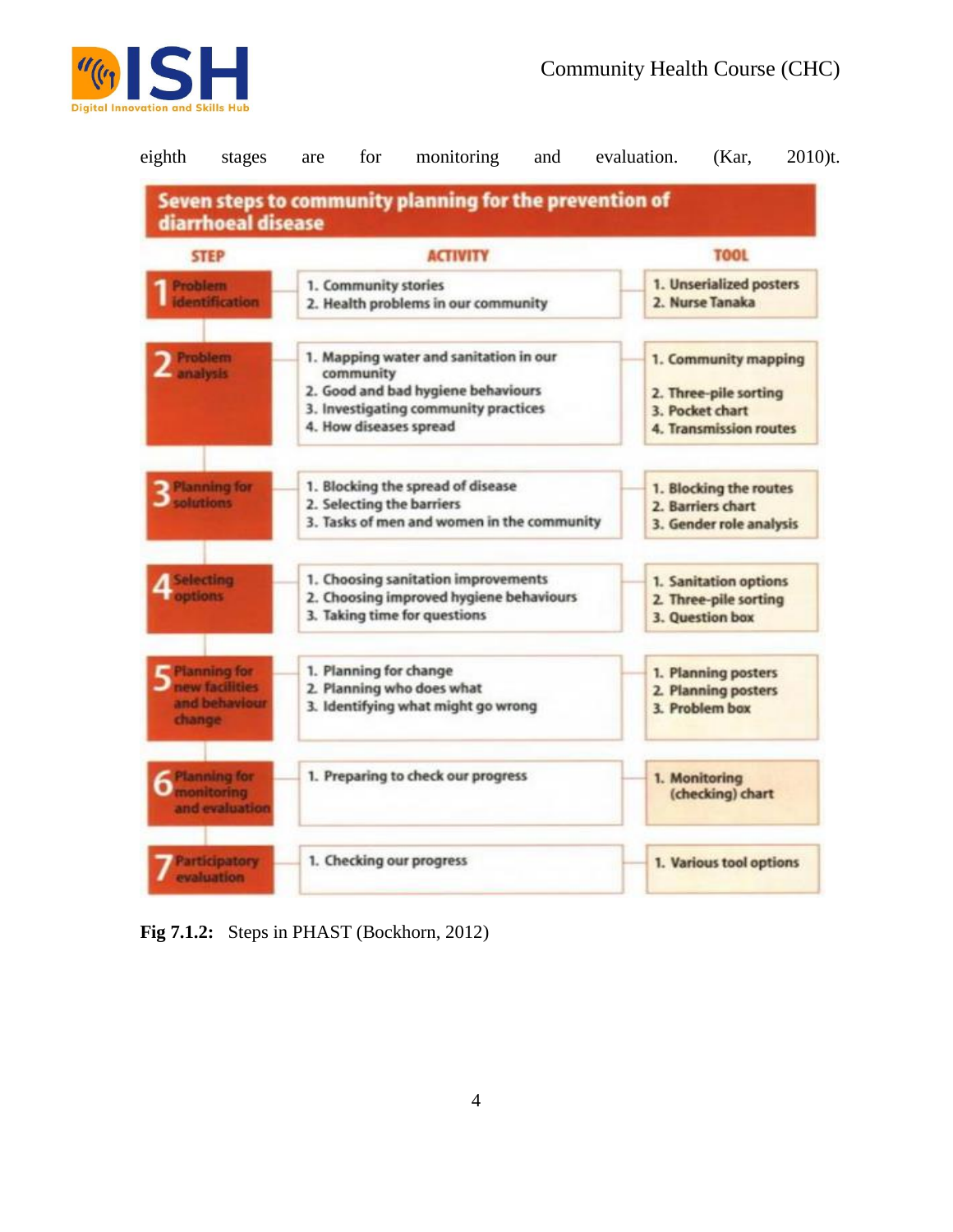

#### **Child Hygiene and Sanitation Transformation (CHAST)**

This is a rural Somalia strategy to educate children about proper hygiene. The PHAST approach is used. It's a community-based participatory learning technique that aims to decrease diarrhea and improve water and sanitation management in impoverished areas. As part of CHAST's efforts to teach children the importance of personal hygiene, the organization utilizes games and activities.

As a child's habits are easier to change than an adult's, CHAST was founded on this premise. Young children may benefit from the PHAST approach as much as adults. The CHAST technique emphasizes a child's natural curiosity and desire to learn. CHAST encourages students to debate and express their opinions. During CHAST activities and games, young people are encouraged to work in pairs or small groups before presenting to the larger group. Using games, exercises, and role-playing scenarios, the CHAST products encourage children to learn about personal cleanliness and hygiene in a pleasant way. **(Bockhorn, 2012)**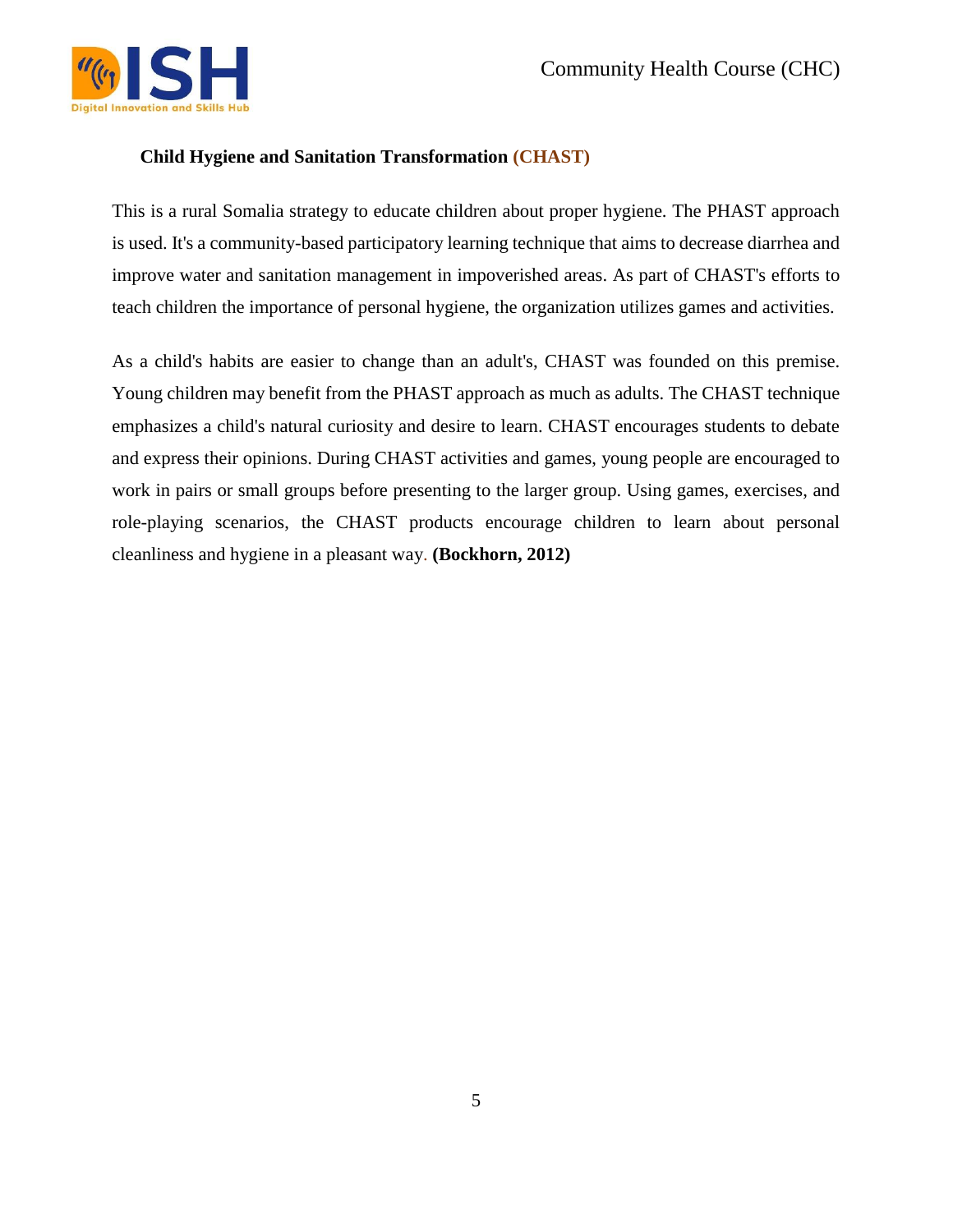

| 1. Introduction                        | 1. Introducing<br>yourself<br>2. Stories about<br>everyday life                                                                                                           | 1. Character posters<br>2. The puppet Luuf<br>3. Drawings for<br>colouring                                                |
|----------------------------------------|---------------------------------------------------------------------------------------------------------------------------------------------------------------------------|---------------------------------------------------------------------------------------------------------------------------|
| 2. Problem<br><b>Identification</b>    | 1. Good and bad<br>hygienic<br>behaviour                                                                                                                                  | 1. Two-pile sorting                                                                                                       |
| 3. Problem<br><b>Analysis</b>          | 1. Review of good<br>and bad hygienic<br>behaviour<br>2. How diseases<br>are spread<br>3. How flies spread<br>disease                                                     | 1. Memory and Pass<br>the Buck card<br>games<br>2. Short story<br>3. The 'Flies' role-<br>play                            |
| 4. Praetising<br><b>Good Behaviour</b> | 1. Blocking the<br>spread of disease<br>2. Review of<br>disease blocking<br>3. Hand-washing<br>Tooth-brushing<br>Food handling<br><b>Toilet use</b><br>4. Closing session | 1. Practical hygiene<br>demonstrations<br>and exercises<br>2. Role-plays<br>3. Puppet shows<br>4. Awarding of<br>stickers |
| 5. Monitoring                          | 1. Baseline survey<br>2. Collection of data<br>3. Review and<br>adaptation of<br>tools                                                                                    | 1. Interviews<br>2. Observation of<br>children's H&S<br>practices                                                         |

**Fig 7.1.3: Steps in** Child Hygiene and Sanitation Transformation.

**Source:** DE VREEDE (2004*)*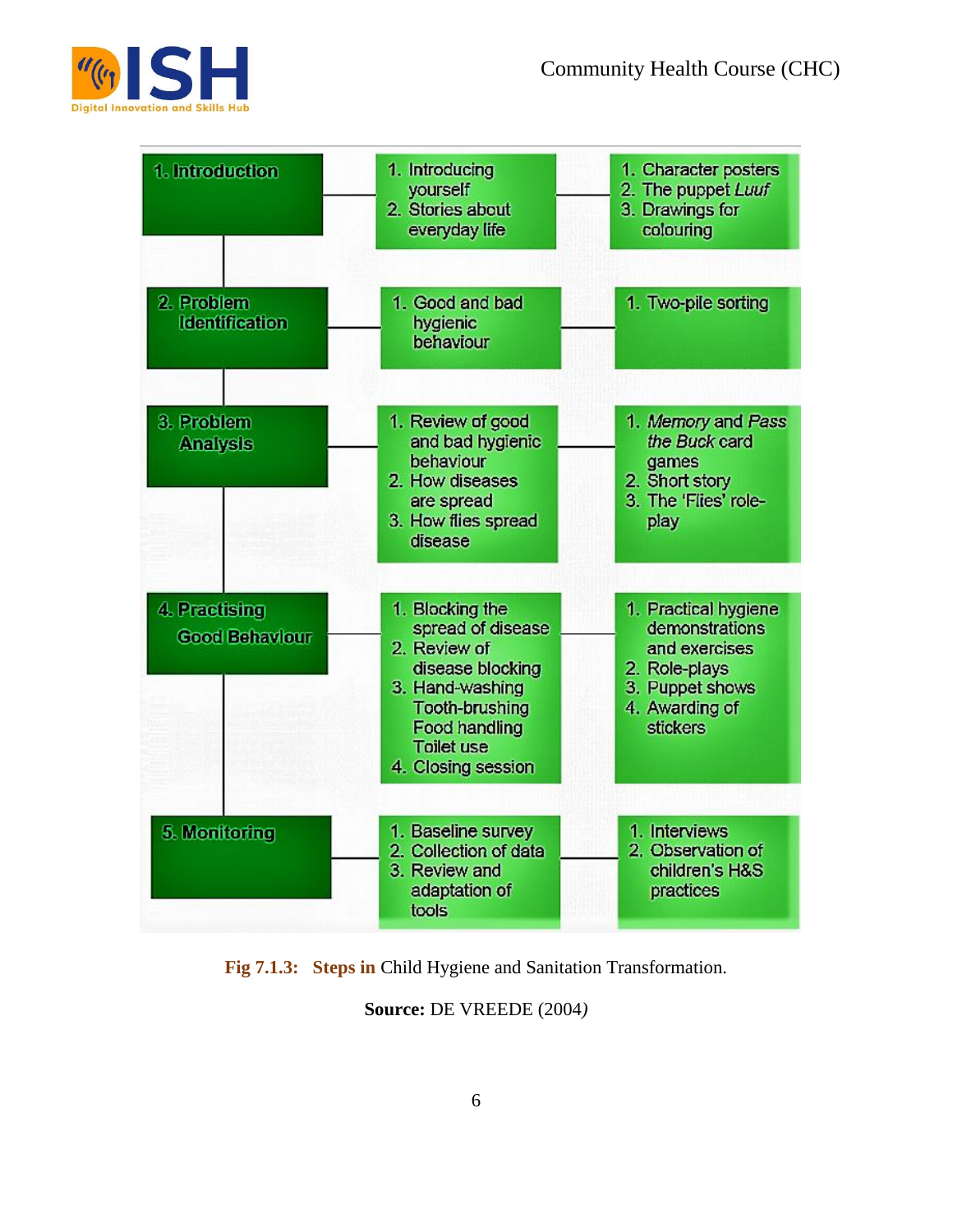

#### Community-Led Total Sanitation (CLTS)

To improve sanitation and hygiene in developing countries, this strategy is most often used. Open defecation cessation is "triggered" in rural regions in an effort to alter rural behavior. When it comes to a community's behavior, it focuses on how it can change on its own. The phrase "trigger" is critical: Building basic toilets like pit latrines is a common way of preventing people from defecating in the open. Characteristics of the CLTS generate positive feelings of self-worth and a sense of belonging in the community. Disgust and embarrassment are also evoked by the presence of feces, which may be seen and touched. Working with communities, CLTS identifies the issue of open defecation and encourages them take collaborative action to clean up the mess. (Kar, 2010)

Kamal Kar proposed the idea for rural Bangladesh in the early 2000s. CLTS gained popularity in 2011. When CLTS was initially adopted in a country, NGOs were often at the forefront. Communities that are "open defecation free" may be recognized (ODF).

The CLTS first plan did not include toilet subsidies since doing so would have slowed down the process. A total of 53 countries make use of CLTS, or TS adapted for urban settings. Post-emergency and weak nations have also seen its use.

With CLTS, human rights violations, poor sanitation standards, and long-term use rates are all difficulties.. Human rights-based sanitation is congruent with CLTS, yet there are some harmful practices. Those who work in CLTS, as well as public health officials and municipal leaders, must do more to combat discrimination, social norms awareness, and pre-existing inequities. Everyone should benefit equally from CLTS efforts, including those who are less fortunate. (Kar, 2010)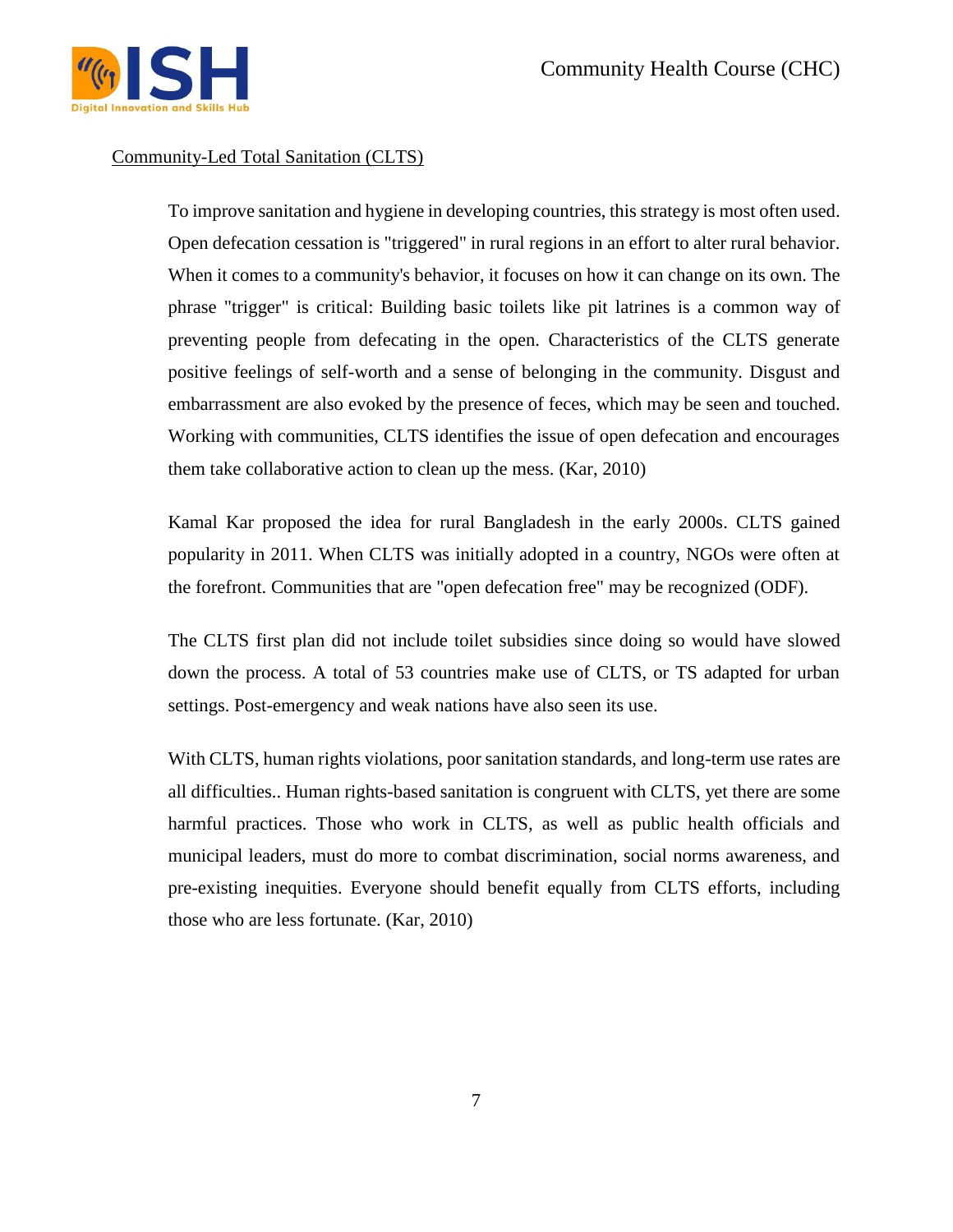

# 7**.**1.3 Phases of **Community-Led Total Sanitation** (CLTS)

# **Pre-triggering**

Pre-triggering is the process of determining whether or not a community is ready to participate in CLTS. A variety of characteristics, including visits, help identify populations most likely to benefit from triggering. Pre-triggering is a time when facilitators get to know the people in the community and build trust..

# **Triggering**

No "one technique" to activate CLTS, says the 2008 "CLTS Handbook." This guide contains an approximate step-by-step procedure. Adapting activities to the local environment is recommended. The UNICEF CLTS guideline for Sierra Leone suggests the following trigger steps:

- Conduct a community tour, highlighting the critical nature of knowing about the sanitary status in the neighbourhood. Facilitate 'Kaka Mapping,' which comprises sketching the village's essential features and the main defecation sites.
- Try to make it seem like you're leaving the room. Assist the community in participating in the "Walk of Shame," which entails visiting sites where open defecation occurs. Place a little bit of faeces in a plastic bag and seal it shut. Flies travel between food and water sources, so distribute dung on the floor in front of the community and explain this. Ask the people whether they'd drink a half-full water bottle of faeces.
- Calculate the number of faeces generated each day and enquire about their disposal. Ignition Await the development of "Natural Leaders" with whom to collaborate to establish a strategy

This technique is designed to infuriate the locals by showing them how bad their hygiene is firsthand. A serious sanitation issue must be recognized and remedied during this phase, which is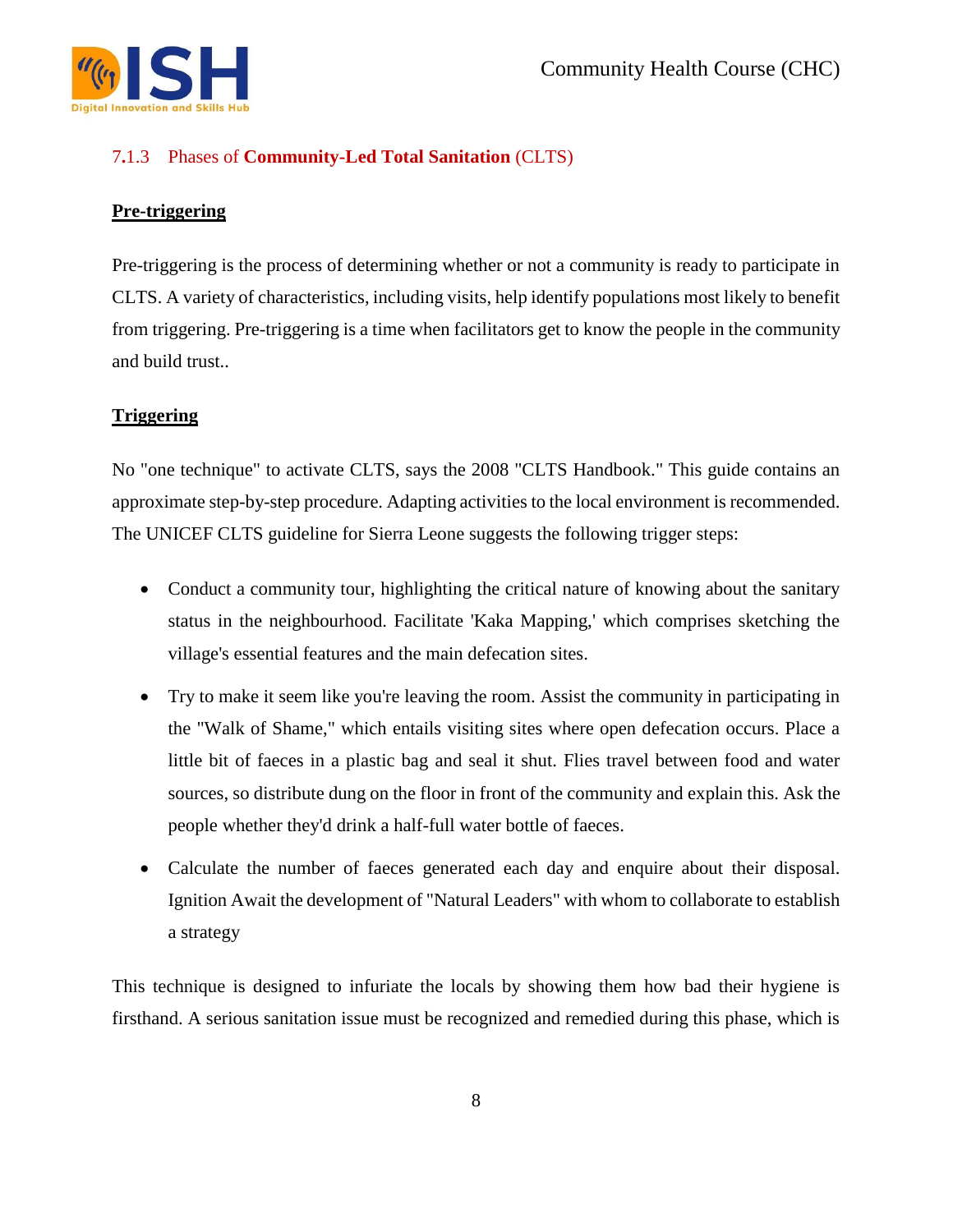

known as the "ignite" phase. Involved individuals of the community who are seen as having the ability to influence the process are known as "Natural Leaders".

Community members are not found to be motivated by shame or disgust as a universal motive. Motivations like enhanced health, self-esteem, and self-confidence are much more common. (Bockhorn, 2012)

#### **Post-triggering**

**On the basis of the evidence-based response to the ignition phase, non-governmental organizations (NGOs) aid communities by providing information and assistance tailored to their local context.**

**During the post-trigger period, there are several obstacles to overcome. As part of these efforts, toilet hardware and technical assistance for latrine structures will be provided. Toilet owners may request help in modernizing and improving sanitation and handwashing facilities using materials that are available in their area. (Kar, 2015)**

# **7.2 Water Quality and Safety**

- $\triangleright$  Water quality is what defines water's appropriateness for a particular purpose. Water quality testing will reveal the health of the watercourse. Water testing demonstrates variations in the water's quality throughout time. Numerous crucial parameters must be considered.
- $\triangleright$  Physicochemical parameters.
- $\triangleright$  Chemical constants
- $\triangleright$  Parameters biologiques. (Kar, 2015)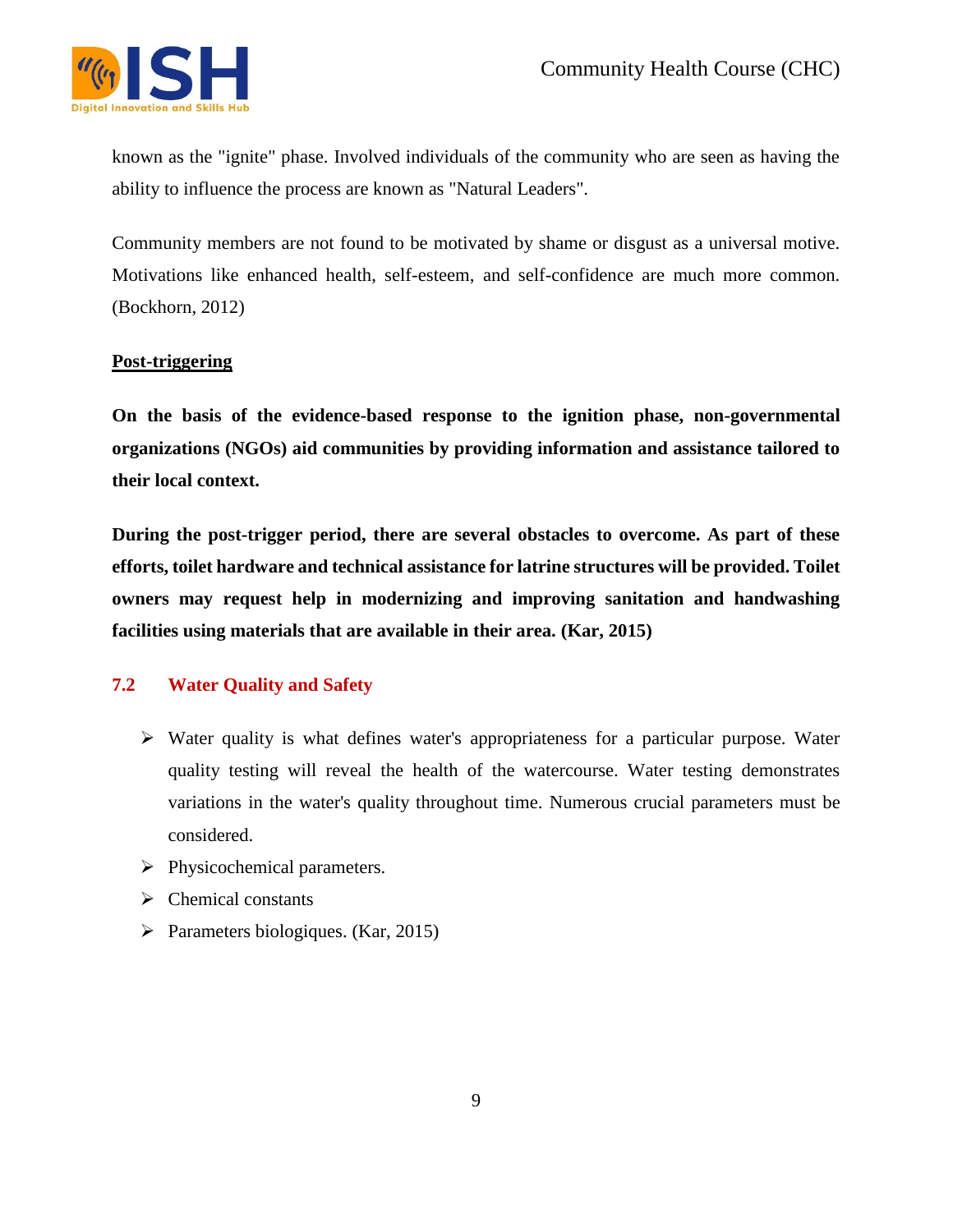



Water has its own

- **Physical properties**
- Chemical composition and
- **Biological Properties**

**Fig 7.2: Water Quality Systems**

Temperature, pH, turbidity, salinity, nitrates, and phosphates are all possible parameters to test. Additionally, an examination of aquatic macroinvertebrates might offer information about the water's quality. (Kar, 2015)

#### **7.2.1 Temperature**.

Temperature impacts the quantity of dissolved oxygen in a waterway, therefore it's important to keep an eye on it. The amount of oxygen that can dissolve in water increases as the temperature drops. In the absence of heat, water can only store 7.6 mg/L of oxygen at 30oC, compared to water's room temperature capacity of 14.6 mg/L.L. (Kar, 2015)

Photosynthesis in plants and aquatic organisms is influenced by temperature as well as their ability to reproduce and their ability to resist toxins and parasites. Temperature also has an impact on species' mobility and migration patterns as well as their susceptibility to disease. Temperature swings are regularly found to be associated with the life cycles of aquatic organisms. The amount of dissolved oxygen in a body of water is directly proportional to its temperature. The quantity of oxygen dissolved in water increases as the temperature drops. At ambient temperature, water can hold up to 14.6 mg of oxygen per liter, but only 7.6 mg/liter at 30oC. (Bockhorn, 2012)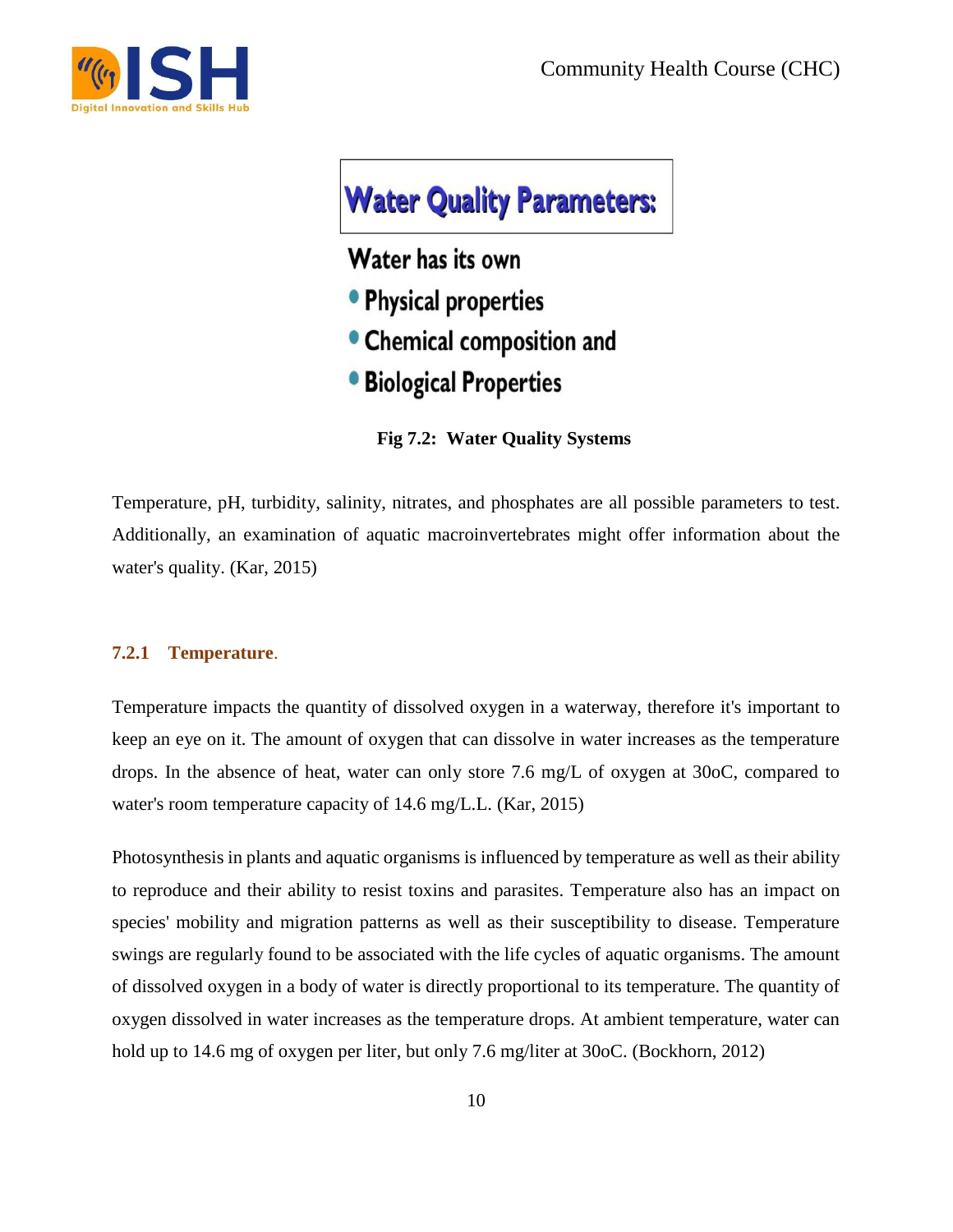

Photosynthesis in plants, aquatic creature metabolism, growth, reproduction, mobility, and migratory patterns, as well as their sensitivity to toxins and parasites, are all influenced by the temperature. Temperature variations are often a factor in the life cycles of aquatic species. (Kar, 2010)

# **7.2.2 Salinity.**

"Salinity" is a scientific word that describes the concentration of salts in water. In times of low flow, salinity levels tend to be most noticeable and diminish as water levels fall. Both TDS (Total Dissolved Solids) and EC are used to express salinity. TDS is the concentration of dissolved salts in water, while EC is the capacity of a material to operate as a conductor. More salty water conducts electricity more rapidly than less salty water does. It is possible to convert an EC value to TDS or the other way around. (ALMAZAN, 2014)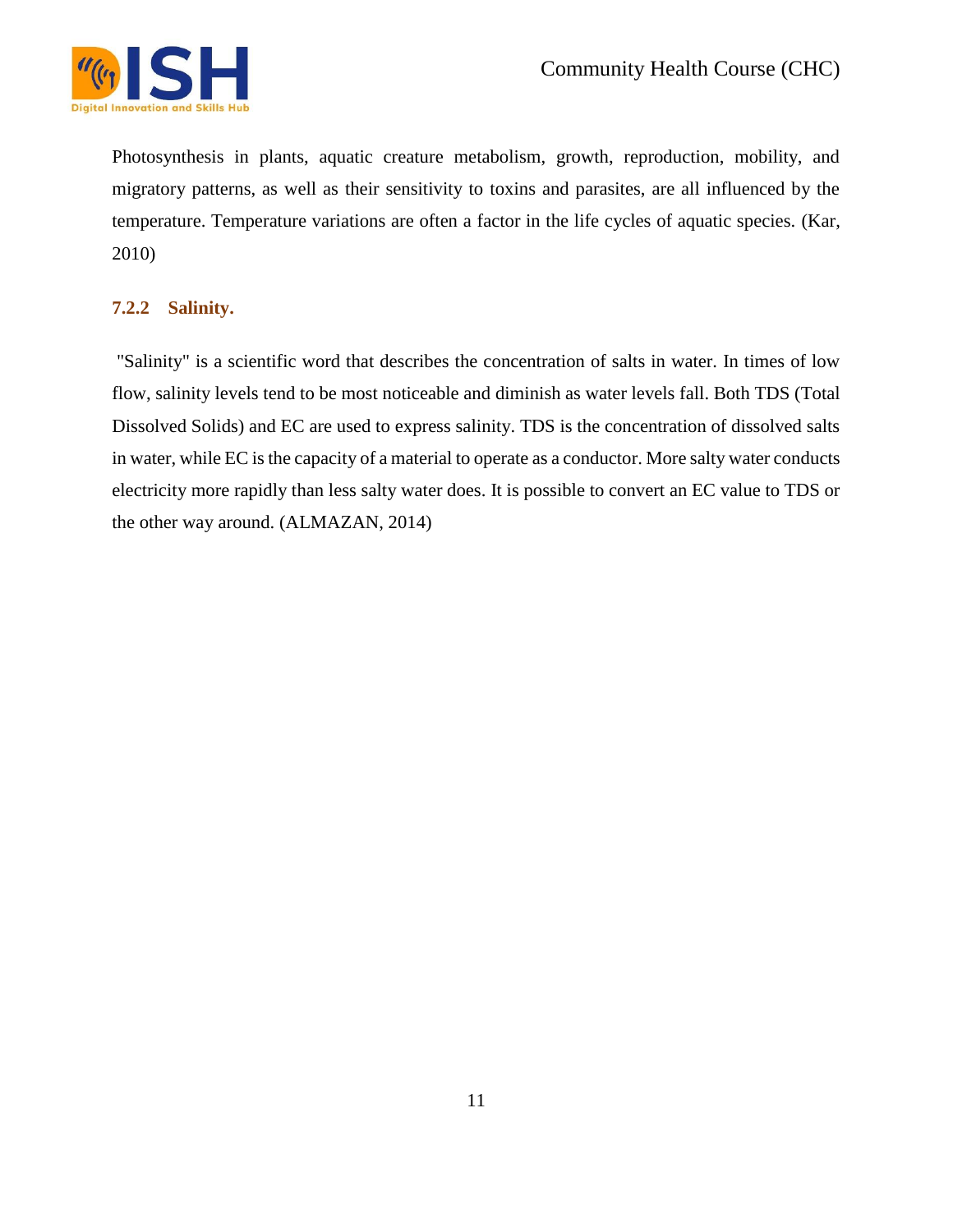

# **7.2.3 Turbidity**

Turbidity is the capacity of light to travel through water or the water's murkiness. The quantity of suspended particulates in the water is determined by ambiguity. NTUs (Nephelometric Turbidity Units) measure turbidity.

Suspended Solids enter the water by soil erosion or wastewater intake from sewage facilities or industry. Suspended particles naturally occur in water due to bank and channel erosion, but human use has expedited the process. Turbidity measures the number of algae and plankton in the water. These contaminants can form complexes with floating materials and sink to the sedimentary bed to accumulate.

In low flows, suspended particles can smother aquatic plants and jam fish mouths and gills. Turbidity impacts submerged plants by limiting light for photosynthesis. High turbidity can also drastically boost the water temperature. Aquatic life needs consistent water temperature to live.

While excessive turbidity often indicates poor water quality and land management, clear water does not necessarily mean health. Clearwater shows strong acidity or salinity. **(Bockhorn, 2012)**

#### **7.2.4 Faecal of Coliforms**

These bacteria are present in the intestines of all animals and birds, including humans. Coliforms in feces are a sign of sewage contamination. Coliforms in feces provide a health danger. Their presence indicates the existence of harmful bacteria and viruses.

Septic systems, feedlot and dairy runoff, agricultural runoff, and animals defecating directly into streams and rivers are all potential sources of faecal coliforms. Excellent 0 Excellent  $>0$  to 35 35 - 230 Secondary > 700 poor No contact

Swimming, for example, is a primary contact activity. Maximum 150/100 mL coliforms in faeces Secondary contact is when you are exposed to water but not entirely submerged. C. elegans should not exceed 1000/100 mL. (Kar, 2010)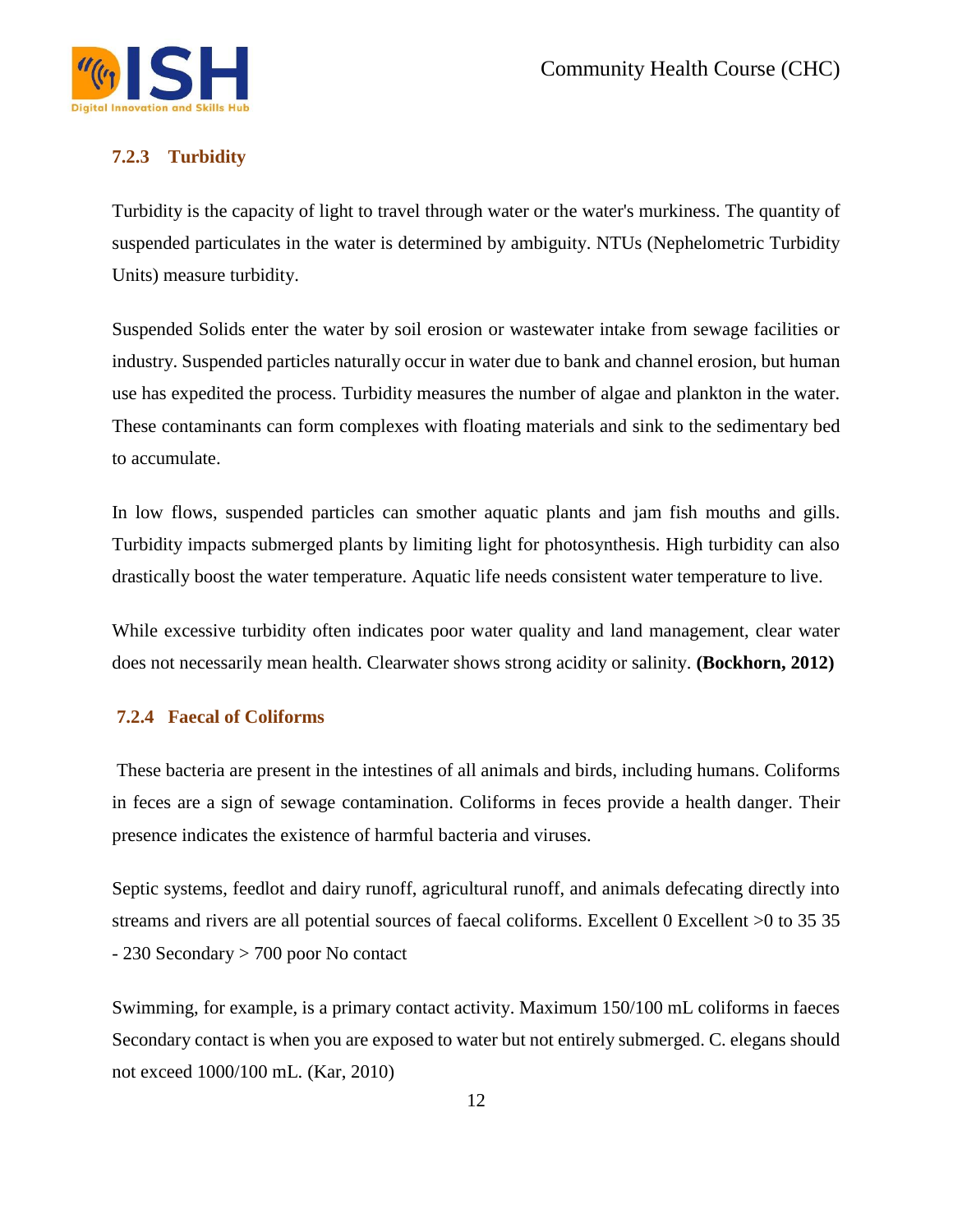

#### **7.3 Integrated Disease Surveillance and Response (IDSR) & Outbreak Response**

#### **7.3.1 Public Health Surveillance**

Surveillance is the process of gathering, analyzing, and interpreting large amounts of health data over an extended period of time. The timely dissemination of the produced data to those who need it to take action is also a necessary component. The creation, implementation, and assessment of public health initiatives need constant monitoring. (ALMAZAN, 2014)

National programs may employ a variety of surveillance techniques. The surveillance's objective determines the method chosen.

Among the techniques are the following:

Surveillance in health facilities or the community: This is a concentrated effort on a single location. The systematic collecting, analysis, and interpretation of health data over a prolonged period is surveillance. Additionally, it requires the timely transmission of the generated data to those who need it to take action. The creation, execution, and assessment of public health initiatives need constant monitoring. **(**Kar, 2015)

Federal programs can use various surveillance tactics. The approach selected is dictated by the surveillance aim.

Several approaches include the following:

Surveillance in hospitals and the community: This is a targeted effort directed at a specific site.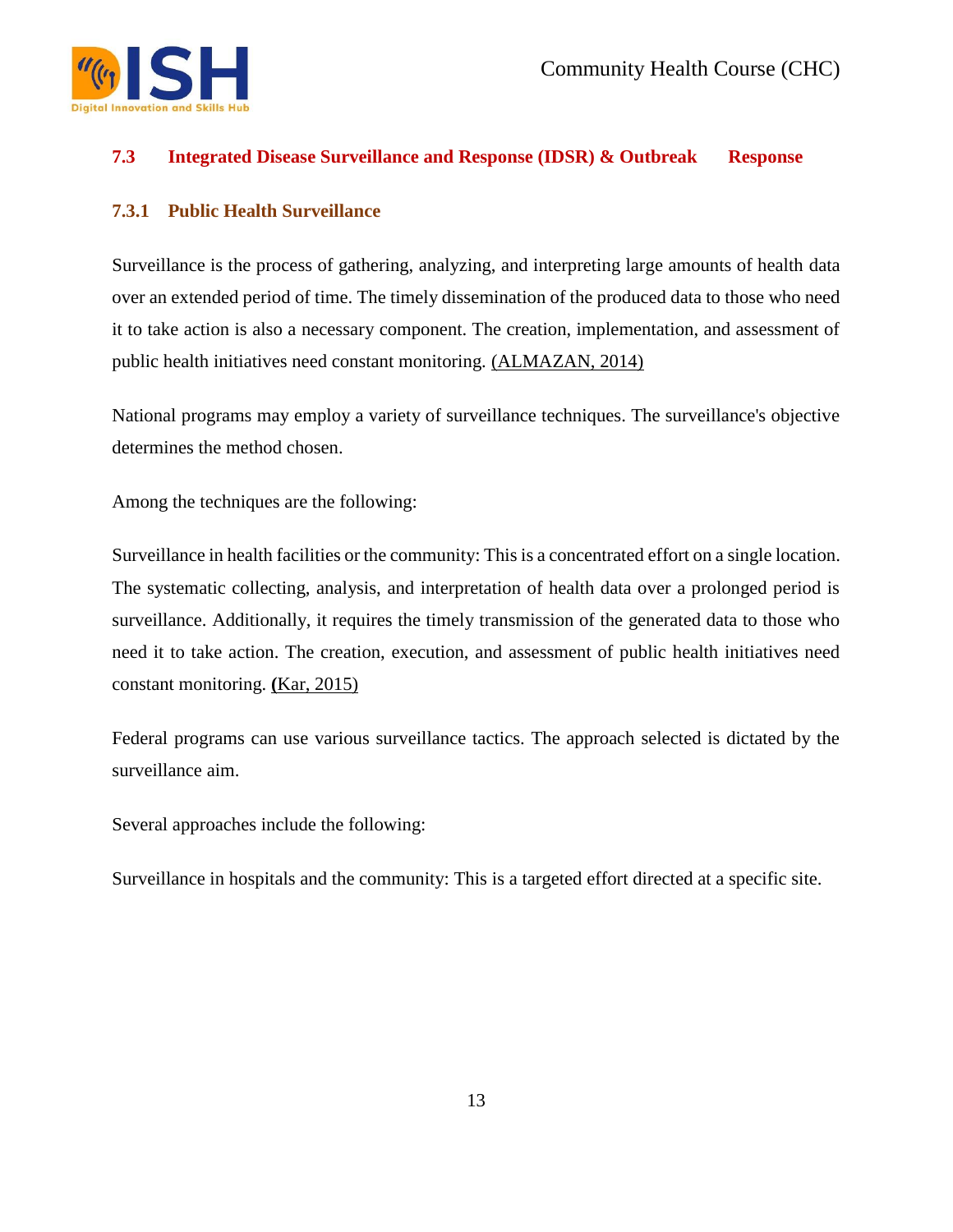

#### **Community-based surveillance.**

It is done at authorized or representative health care facilities or reporting locations where the surveillance is carried out. It collects data to provide early warning of diseases and pandemics.

1. Laboratory surveillance: This type of monitoring is undertaken in laboratories to spot occurrences or patterns that are not usually obvious in other areas.

2. Disease-specific surveillance: This refers to actions targeted at acquiring precise health data regarding a particular disease.

Whatever monitoring method is utilized, what is crucial is that health data be used to promote public health. (Kar, 2010)

# 7**.3.2 Integrated Disease Surveillance and Response (IDSR)?**

It has been effective when resources were dedicated to recognizing certain diseases, getting laboratory confirmation and setting district-level action levels.

# **Objectives of IDSR**

- **IDSR's particular aims are to**
- Develop and execute action plans, advocate for funding, and mobilize resources to help governments improve their surveillance capabilities.
- Integrate numerous surveillance systems to maximize the efficiency of equipment, persons, and resources
- Information technology may be improved so that public health events can be dealt with in an evidence-based manner; health policies can be designed and implemented in a way that is based on the most up-to-date information available.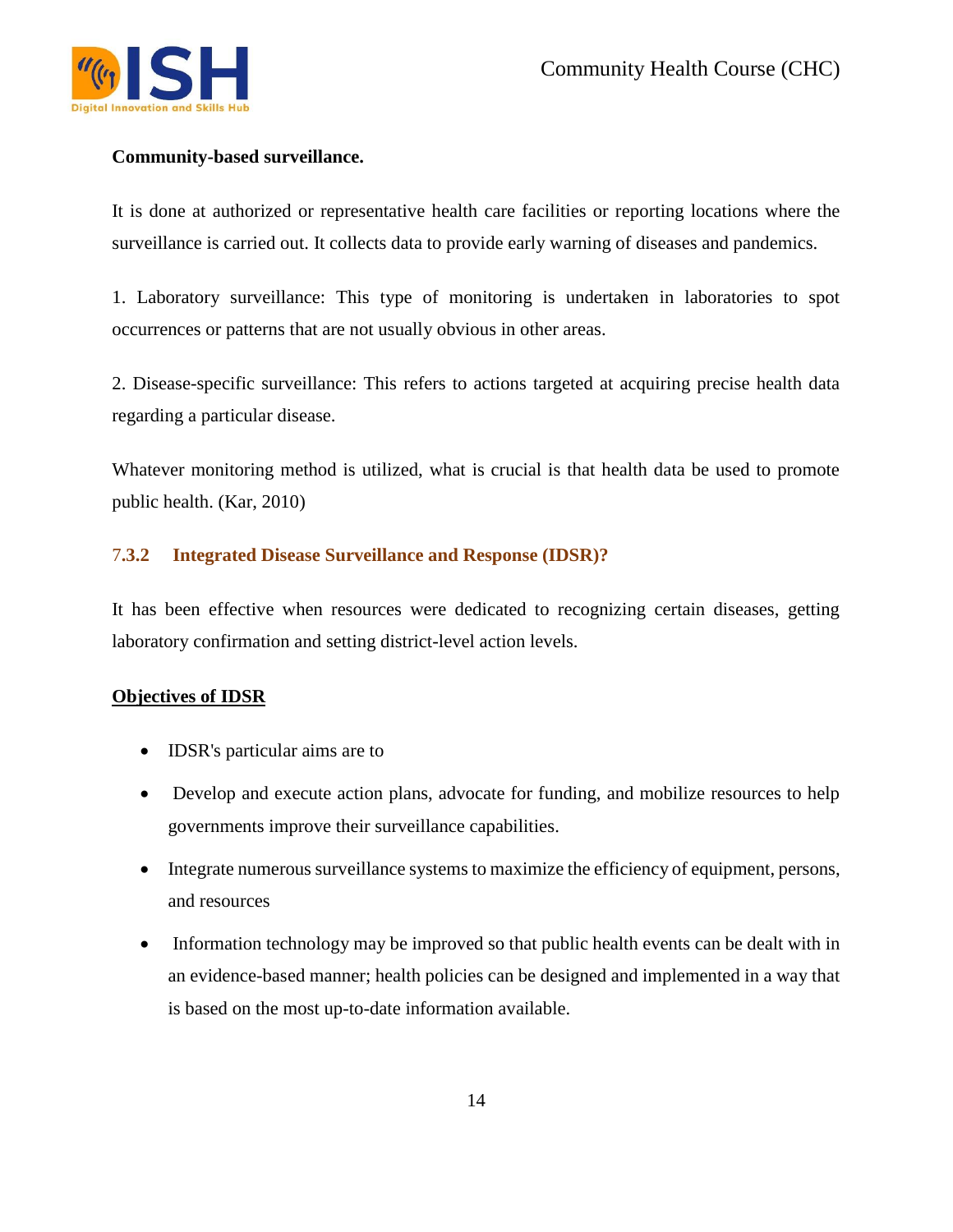

• Improve the flow of surveillance data between and among the various levels of the health care system.. (Bockhorn, 2012)

#### **International Health Regulations IHR**

• There are international health regulations in 2005, the International Health Regulations IHR (2005), aimed at preventing the spread of disease, protecting against it and controlling it, and providing the appropriate and limited public health responses to public health risks without interfering with international traffic and commerce.

It has been expanded to include all International Public Health Emergencies (IHR-2005) from cholera, plague, and yellow fever (PHEIC). Infectious diseases, chemical agents, radioactive materials, and contaminated food are just a few of the many sources of contamination. IDSR's objective is to improve the country's whole disease surveillance system, especially at the district level, and to guarantee the continuous and timely supply and use of information for public health decision-making:

• Surveillance, investigation, confirmation, reporting, and reaction infrastructure and resources

• Skilled staff.

• A well-defined procedure for implementation (sensitization, assessment, plan of action development, implementation, monitoring, and evaluation) • General assessment guides, plan-ofaction development guides, technical guidelines, training materials, tools, and Standard Operating Procedures (SOP) (Kar, 2015)

Thus, IDSR can assure a uniform information flow to the national level to meet IHR obligations. The IHR (2005) presents a chance to address the danger posed by re-emerging and new infectious diseases and worldwide public health emergencies (PHEIC). They also provide an excellent opportunity to enhance monitoring and response systems and to adopt IDSR.

Notably, African Member States pushed for IHR (2005) and IDSR. IHR (2005) is a legal document. International public health emergency, worldwide partnerships and international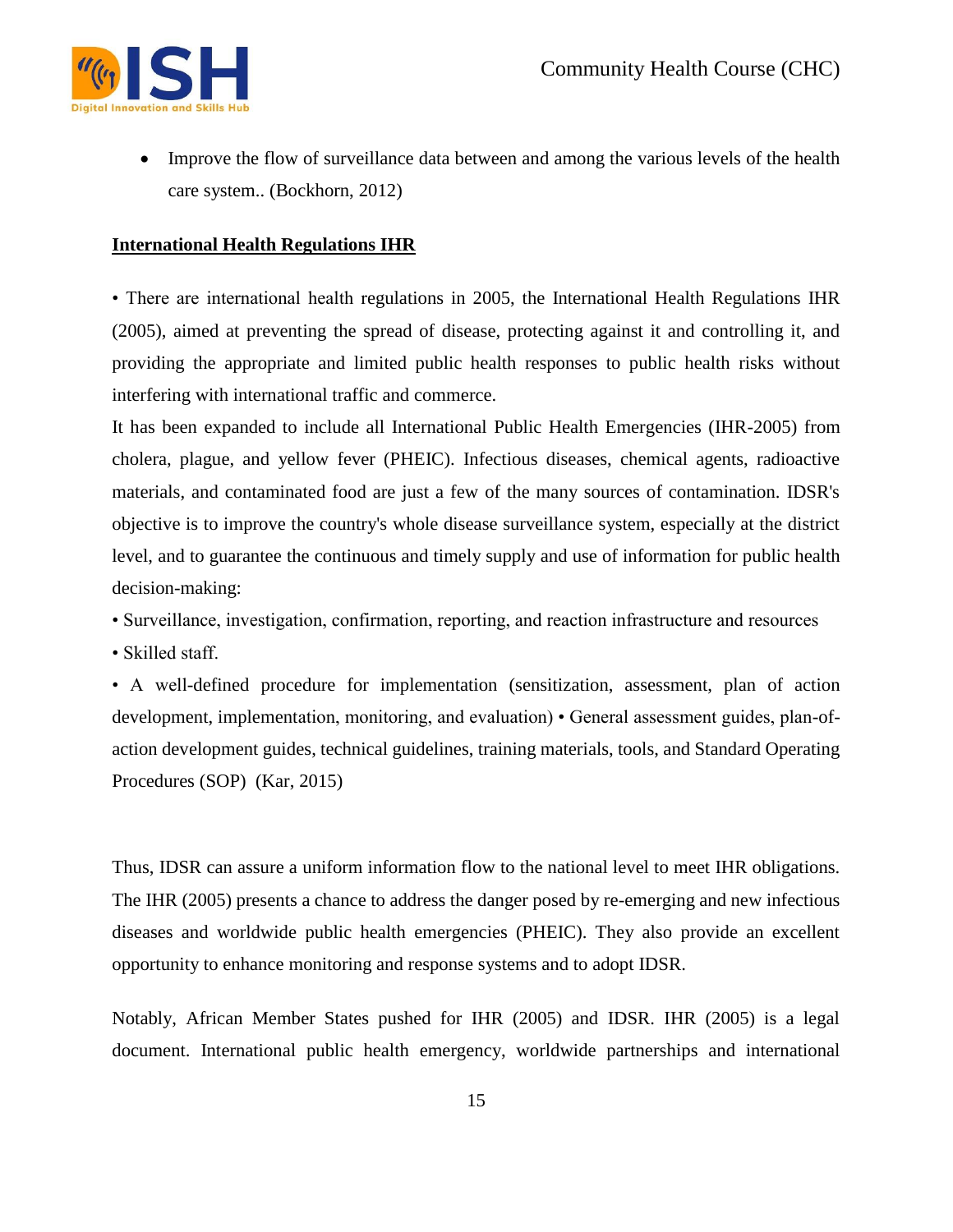

collaboration, and a focus on rights responsibilities processes and progress monitoring are critical issues emphasized in the report. (Kar, 2015)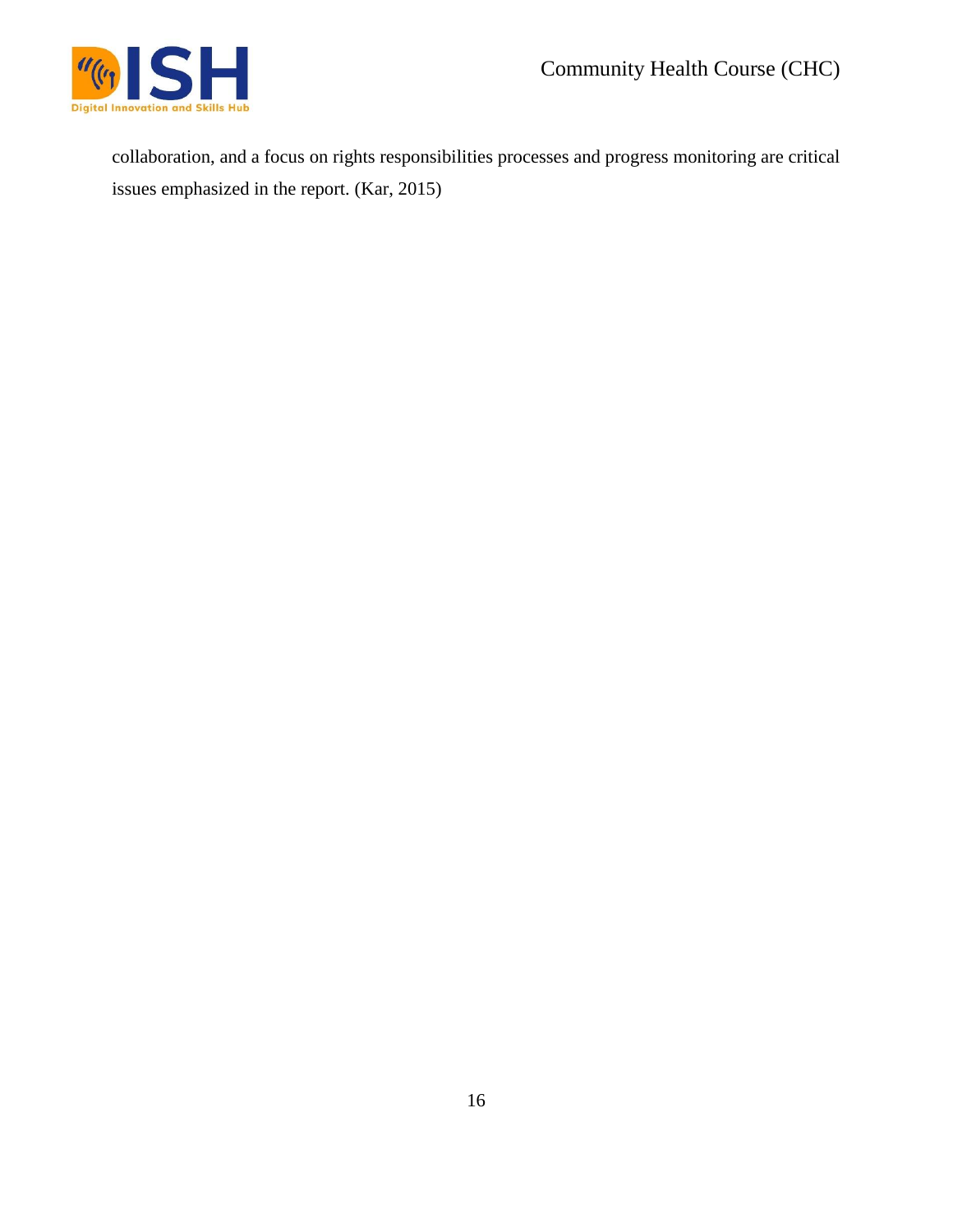

# **7.3.3 The function surveillance as per the guidelines?**

In order to recognize and react to priority diseases and conditions, these suggestions presume that all levels of the health care system are conducting surveillance (even though the different levels do not perform identical functions). Prioritize diseases, ailments, and events are among these functions.

Determine whether this is an epidemic-prone sickness, or a PHEIC or a disease that has to be eradicated or eliminated. Determine whether a Public Health Emergency of International Concern exists by using the decision tool (PHEIC).

• Gather and evaluate data to identify patterns. Finding and comparing information from the past

• Confirm the existence of events, epidemics, or other occurrences. If possible, do laboratory testing to confirm the case, pandemic, or occurrence. Investigate the source of the epidemic to determine the most effective control and prevention strategies.

In order to react quickly to epidemics or public health disasters, it is important to plan ahead.

For public health emergencies: • Respond, coordinate, and deploy resources and human resources.

• Make a contribution. Persuade others to join in the future by letting them know how successful the investigation was.

The system should be evaluated and improved. It's important to keep an eye on things like reaction times and quality of information while designing surveillance and response systems. Ask for help and improve your performance.. **(Kar, 2015)**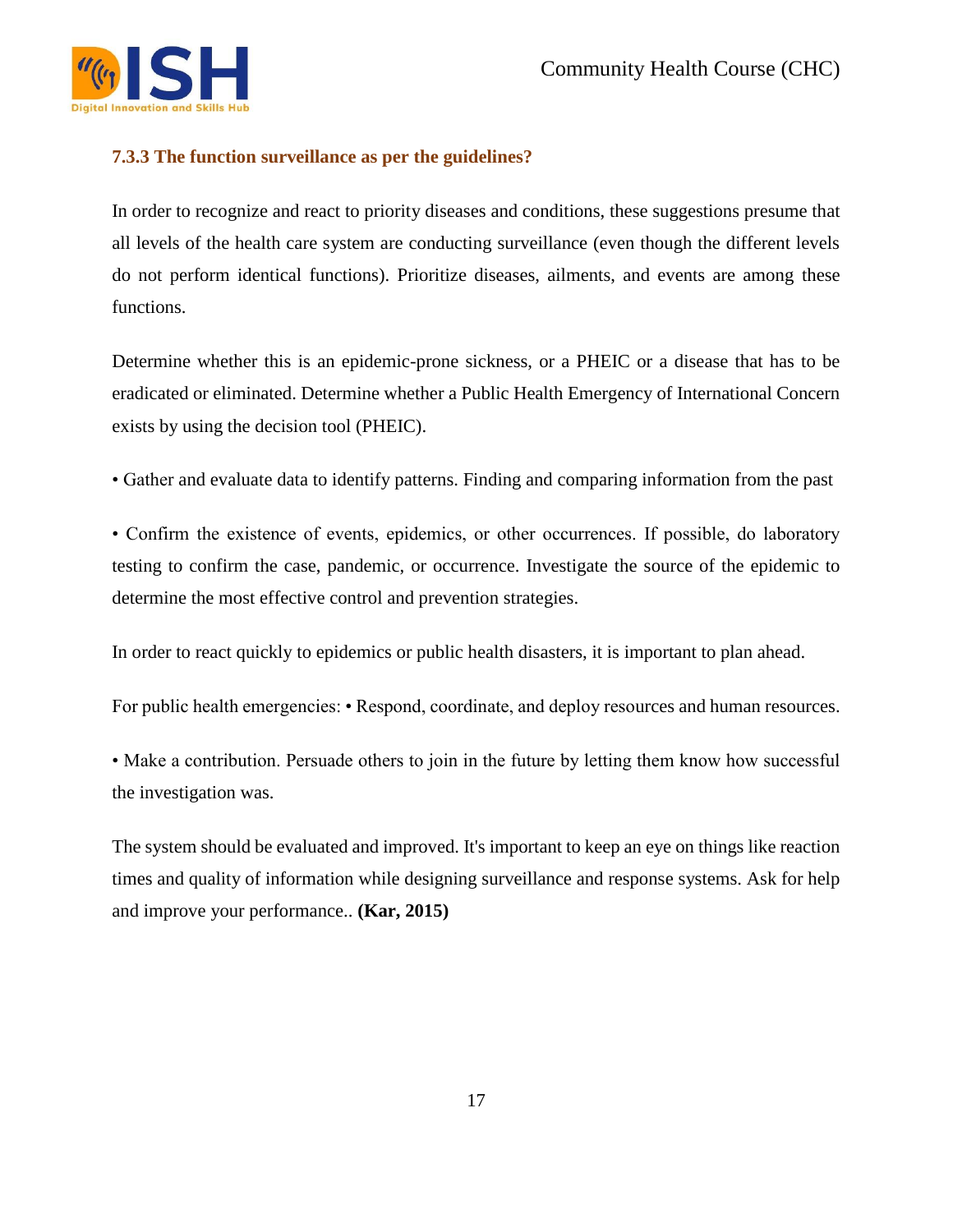

# **7.3.4 Surveillance Community based.**

# **Introduction**

It is the practice of keeping tabs on diseases in a community to locate instances and report them so that community-led action may be taken to prevent the spread of the disease, including early referral to a health center. (WHO, 2006)

The country has prioritized community disease monitoring to  $\cdot$ 

Guide community health actions through assisting in the diagnosis of infectious diseases.

In order to promote health and wellbeing, educate the public on the causes and patterns of illness.

• Make it easier to track the spread of infectious diseases in communities.

It was decided that the community strategy effort would serve as a vehicle for families and communities to take an active part in improving their own health via respectful, evidence-based conversation, and hence, community disease monitoring would be led by this initiative.

Health promotion and disease prevention messaging are the major health intervention in the community approach, which aims to encourage positive behavior change in the community members. Health professionals in the community are given a comprehensive kit (85% IEC materials) to help them in their duties. As part of community disease monitoring, they are also expected to keep track of the number of illnesses that occur in their area.

The goal of community-based disease surveillance is to improve the capacity of individuals' homes to monitor and control the spread of illness.

Improve the use of surveillance data in making health care decisions at the community level Increasing the involvement of Community Health Workers (CHWs) in surveillance activities Level 1 of the health care system should be bolstered in terms of the flow of surveillance data.

To optimize the utilization of resources, include community disease monitoring into CHS. (WHO, 2006)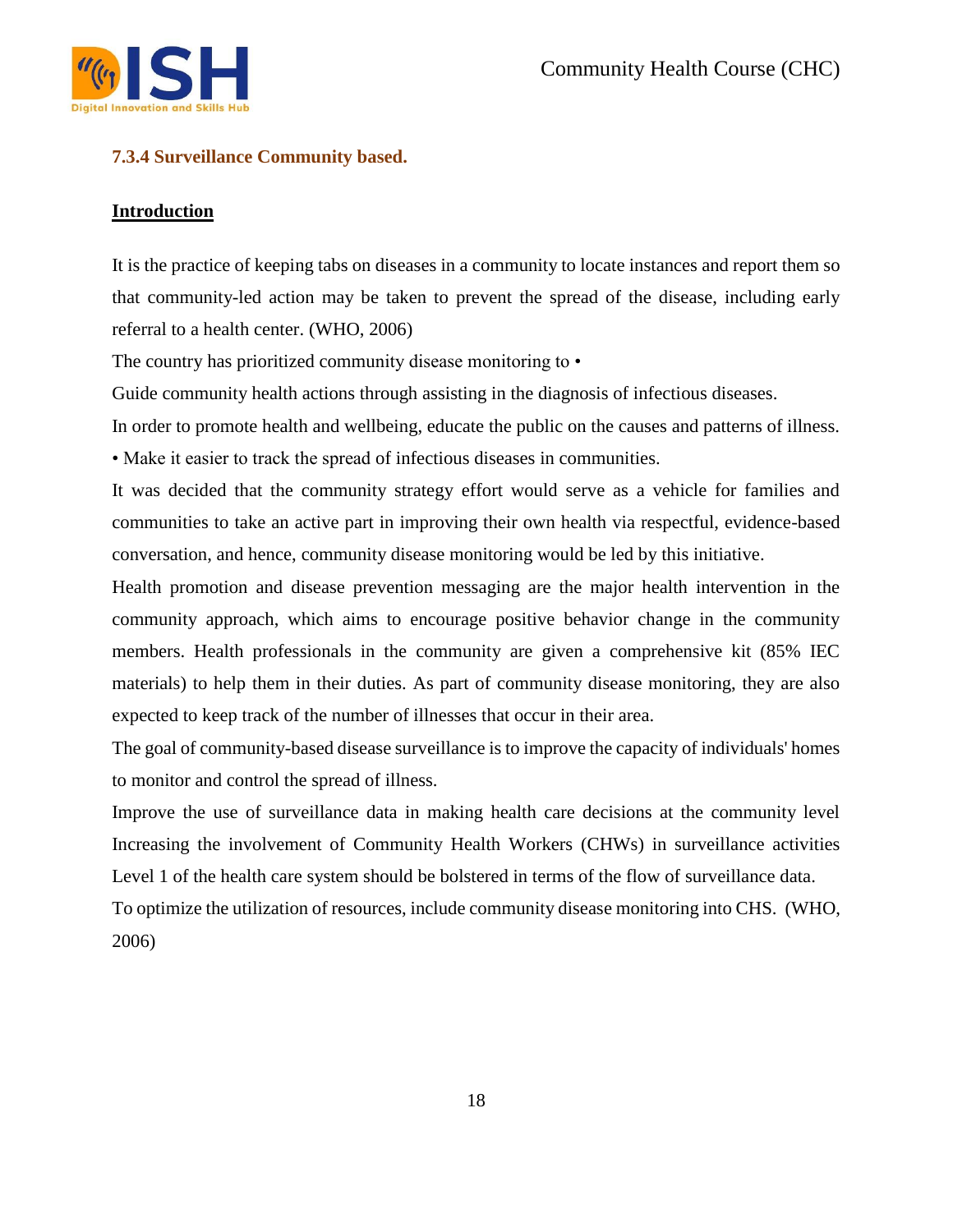

# **Data Collection**

To gather statistics on the health of a community, Community Health Workers travel about, visit homes, and enquire about any health issues among the residents.

# **7.4 Diseases Associated with Water**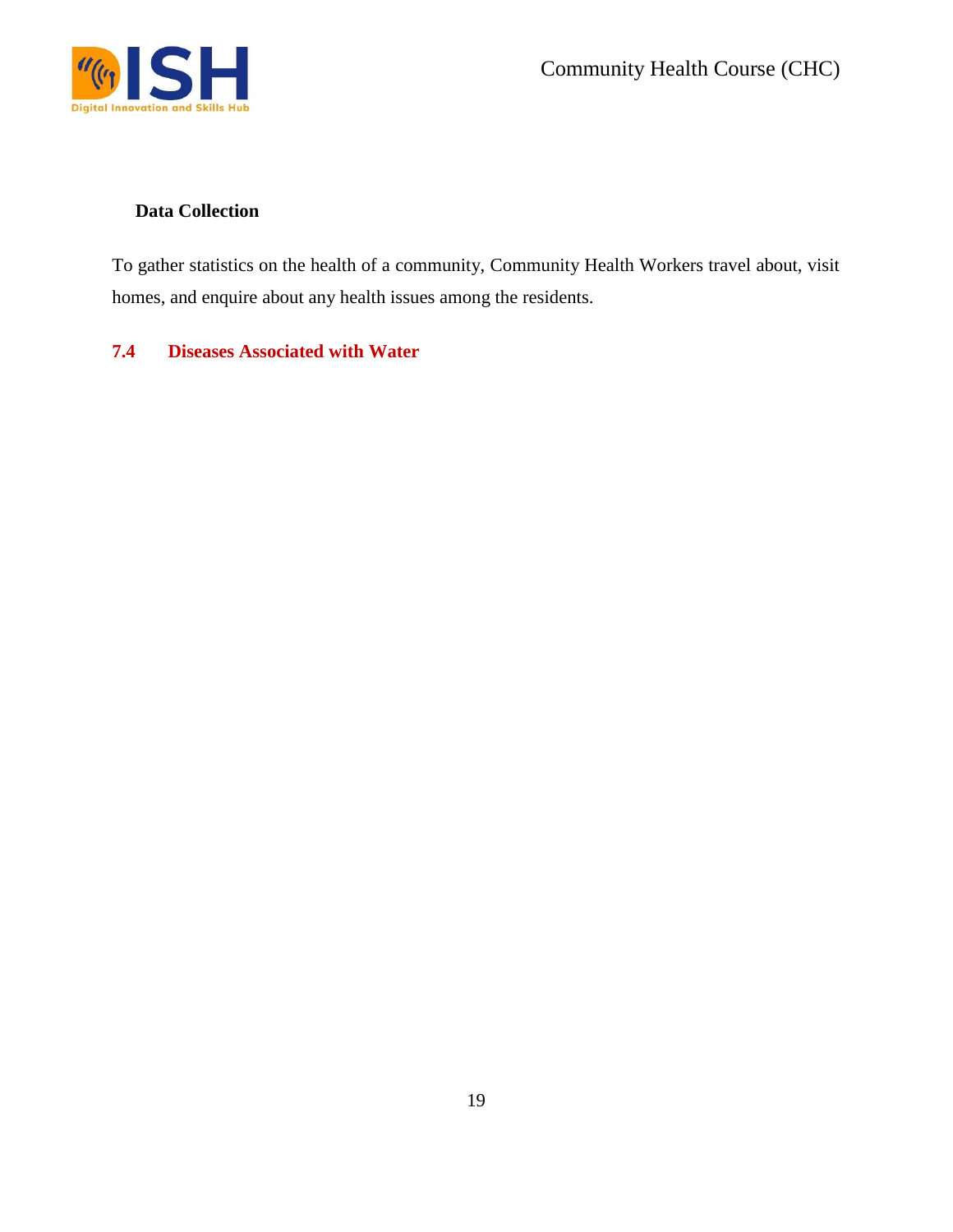

# 7**.4.1 Diarrhoea**

#### **Key facts of diarrhoea**

Diarrhea is the 2nd major cause of death in children. Both a preventative and curative measure may be found in this product.

· Every year, over 525,000 children under the age of 5 die from diarrhea. • A significant portion of diarrheal sickness may be prevented with clean drinking water, sanitation and hygiene.

Worldwide, about 1.7 billion children have diarrhea every year. Among children under the age of five, diarrhea is the most prevalent cause of malnutrition, according to the World Health Organization. **(WHO, 2006)**

Diarrhea is the second leading cause of mortality in children under five, accounting for approximately 525 000 deaths per year. Diarrhea can last for days, dehydrating the body and depleting it of critical fluids and minerals. Historically, diarrhea fatalities were attributed to acute dehydration and fluid loss. Additional reasons, such as septic bacterial infections, are increasingly being investigated expected to account for a greater proportion of diarrhea-related mortality. Malnourished infants, those with weakened immune systems, and HIV-positive individuals are particularly vulnerable to deadly diarrhea. **(WHO, 2006)**

To get diarrhea, you must pee three times a day (or more frequent passage than is normal for the individual). Diarrhea does not include frequent bowel movements or "pasty" stools.

Typically, diarrhea is a sign of an intestinal infection, such as bacterial, viral, or parasitic. Contaminated food and drink, as well as unsanitary living conditions, are the primary methods of illness dissemination.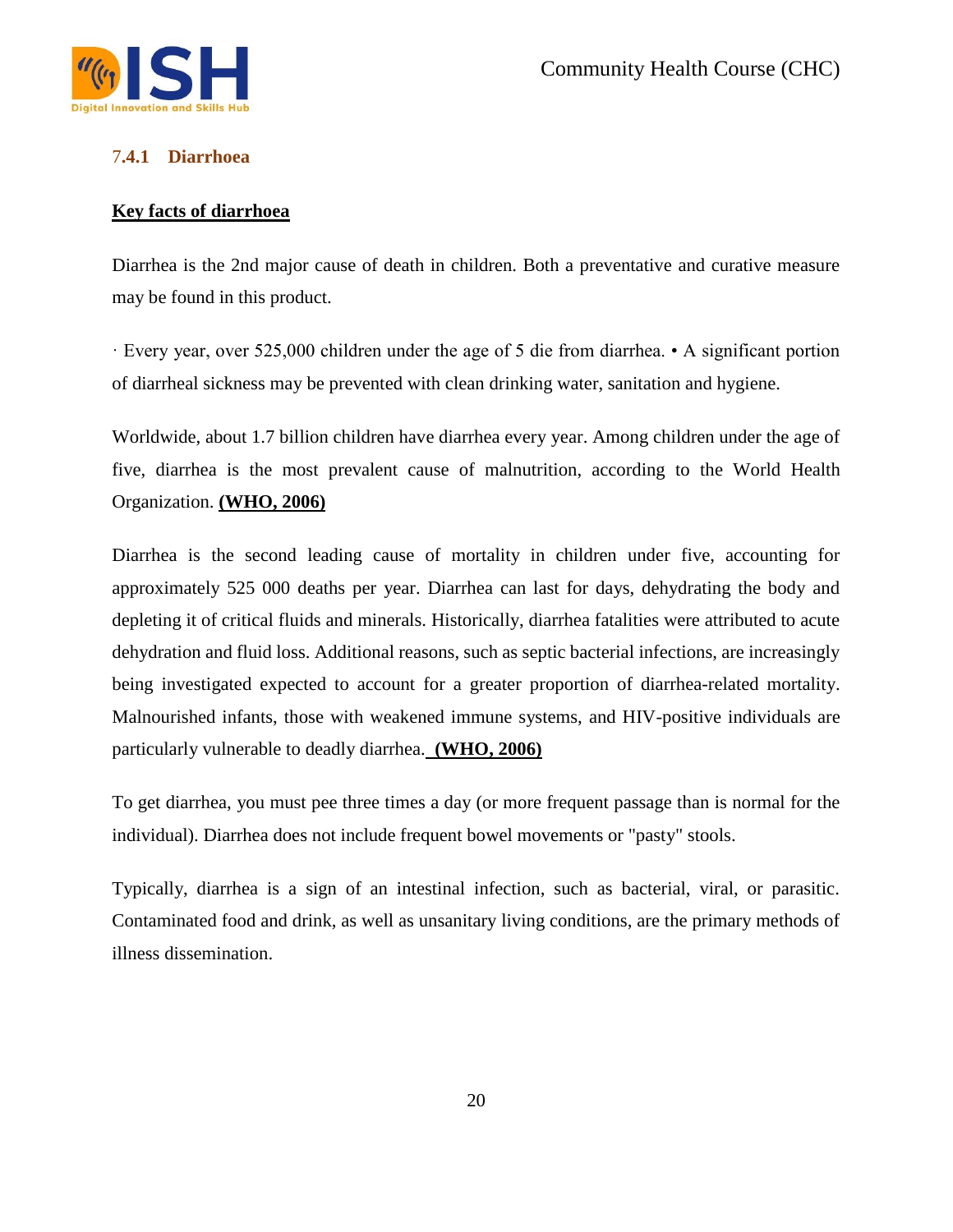

Diarrhoea may be avoided by drinking clean water, maintaining excellent hygiene, and cleaning oneself with soap. Sugar and salt are added to filtered water in ORS to help patients stay hydrated. The use of dispersible 20 mg zinc tablets for a 10- to 14-day period also reduces the length of diarrhea and improves results.

There are three types of diarrhoea: acute watery diarrhoea, acute bloody diarrhoea, and pervasive diarrhoea, all of which may linger for many days or weeks. **(WHO, 2006)**

#### **Interventions**

Prevention of viral diseases like hepatitis A and E remains the most effective means of control, including the following: Providing education on basic sanitation and hygiene, especially washing hands; Having appropriate and clean water sources and sufficient waste disposal; and Immunisation against hepatitis A for persons at risk, such as tourists visited zones where the disease is pervasive. (Bockhorn, 2012)

# **7.5 Sanitation, Safety, Solid and Liquid Waste Management**

#### 7**.5.1 Sanitation**

Sanitation is the process of safely discarding human urine and faeces. This involves the capture and containment of toilets, their emptying, transportation, treatment (on- or off-site), ultimate disposal, and end usage. (ALMAZAN, 2014)

#### **Recommendations**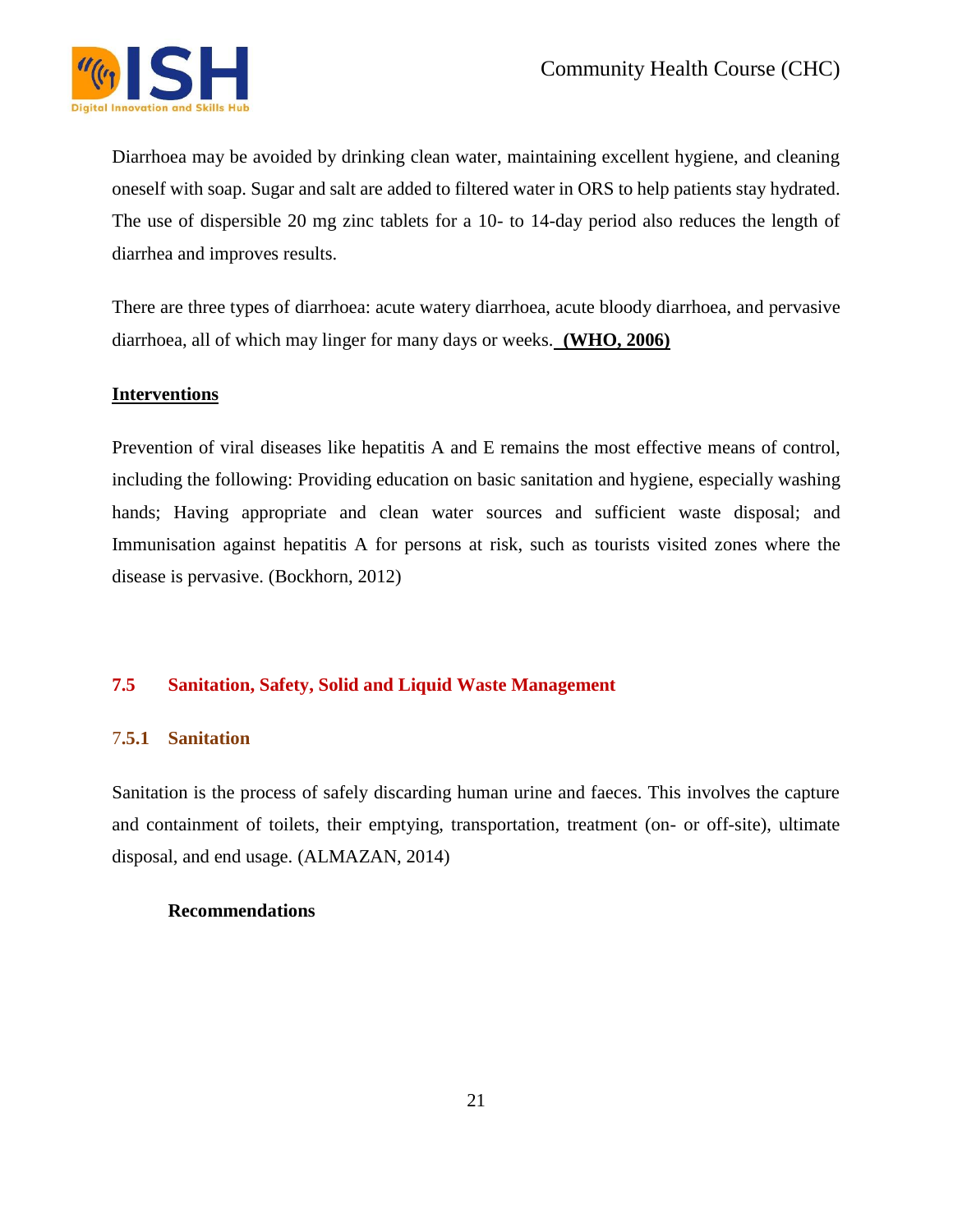

The following proposals are directed at equally local and national of government. Ensure widespread access to and use of safe restrooms.

Governments should place a premium on universal access to safe toilets and the abolition of open defecation while ensuring that development is equitable and consistent with the human right to water and hygiene.

Concurrently addressing sanitation demand and supply is necessary to guarantee toilet acceptability and use.

Every community should have access to safe toilets that collect excrement and remove technological and behavioural barriers to usage.

When private toilets are not feasible, shared and public toilets that securely retain excreta can be encouraged.

Everyone should have access to a secure toilet that preserves excreta in schools, hospitals, **(Kar, 2015)**companies, and public venues.

# 7**.5.2 Implementing of Sanitation programs**

#### **Sanitation safety systems**

To ensure the safety of the sanitation service chain, sanitation systems must fulfill the following minimum standards.

#### Toilet

• The design, building, maintenance, and usage of toilets should ensure that people are kept safe from faeces.

• The toilet superstructure should be designed to keep out rainfall, stormwater runoff, animals, and insects. • Toilets should be adequately maintained and cleaned regularly, with culturally and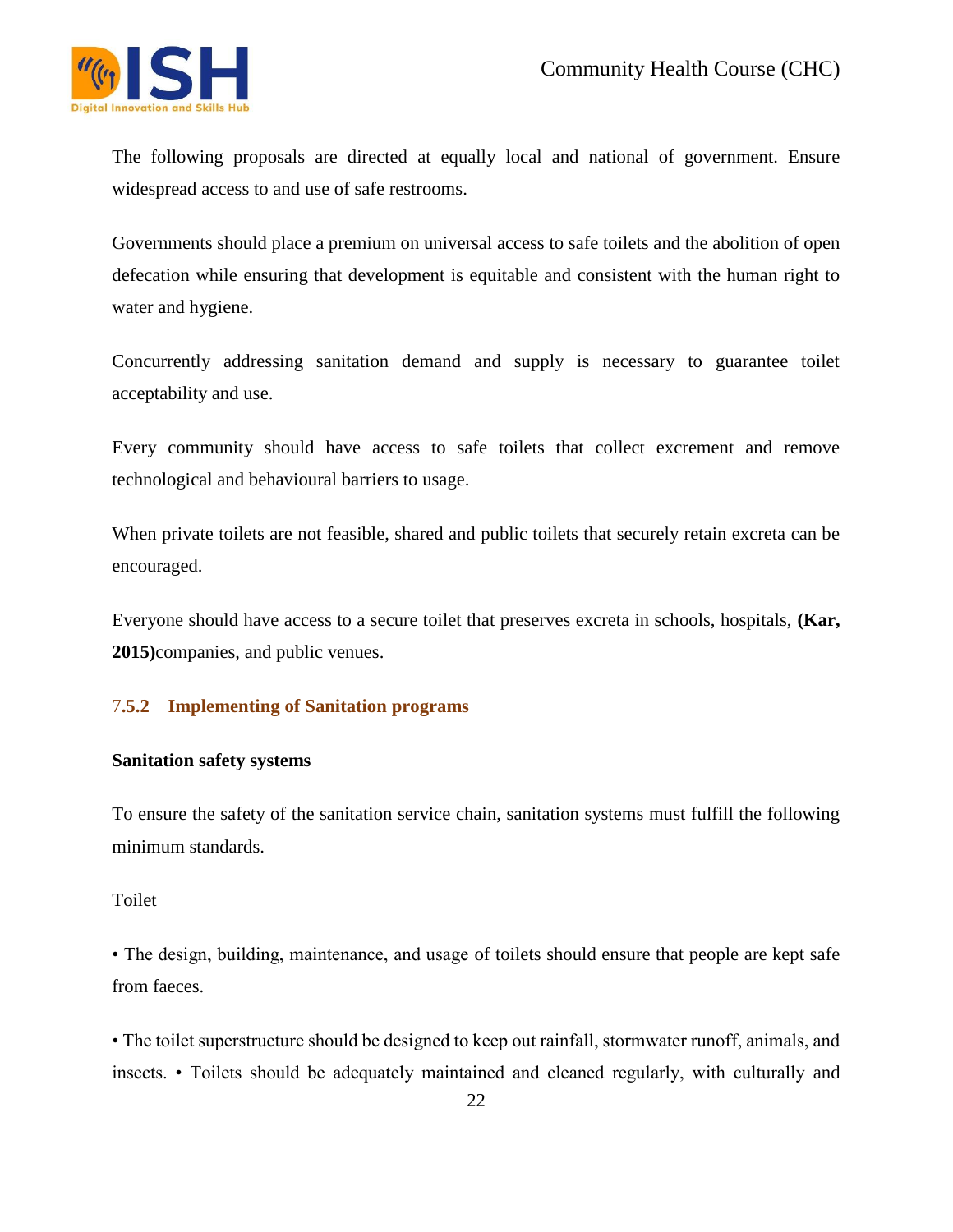

contextually appropriate anal cleaning, hand-washing, and menstrual hygiene management facilities.

– preservation/treatment The risk assessment should verify that there is sufficient vertical and horizontal separation between the base of a porous container, soak pit, or leach field and the nearby water table or source allowing at least 15 m horizontal distance and 1.5 m vertical distance between permeable containers and drinking-water sources is suggested as a rule of thumb).

• All tanks and pits that discharge should be connected to a soak pit, leach field, or piped sewer. • When products from on-site storage or treatment are handled for final use or disposal, risk assessments should safeguard the safety of personnel and downstream consumers.

#### Conveyance

Motorized emptying and transport should always be preferred.

It is imperative that workers be educated on the hazards of handling wastewater and feces, as well as the proper safety practices (SOPs).

Personal protection equipment should be worn by anybody who is doing manual sewage cleaning or manual emptying (PPE).

• Sewage and on-site sanitation faecal sludge must be treated before use or disposal, regardless of the source.

In order to identify, manage, and monitor risk across the whole system, the treatment facility should be developed and run particularly for that purpose.

As a safety precaution, employees who handle waste or feces should get training in hazardous materials handling methods and personal protection equipment.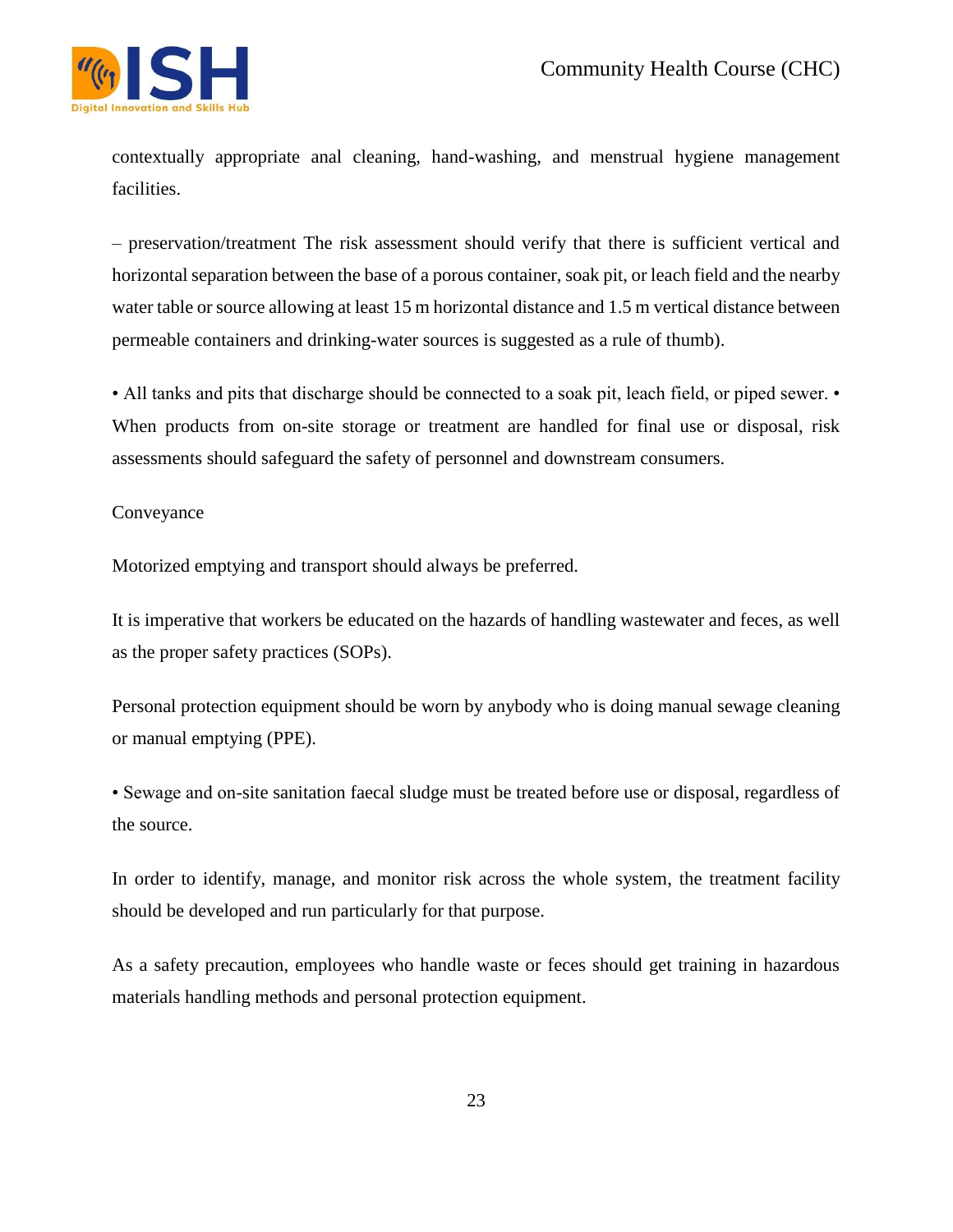

• A multi-barrier strategy should be used (i.e., numerous control measures act as a pathogen barrier). (Bockhorn, 2012)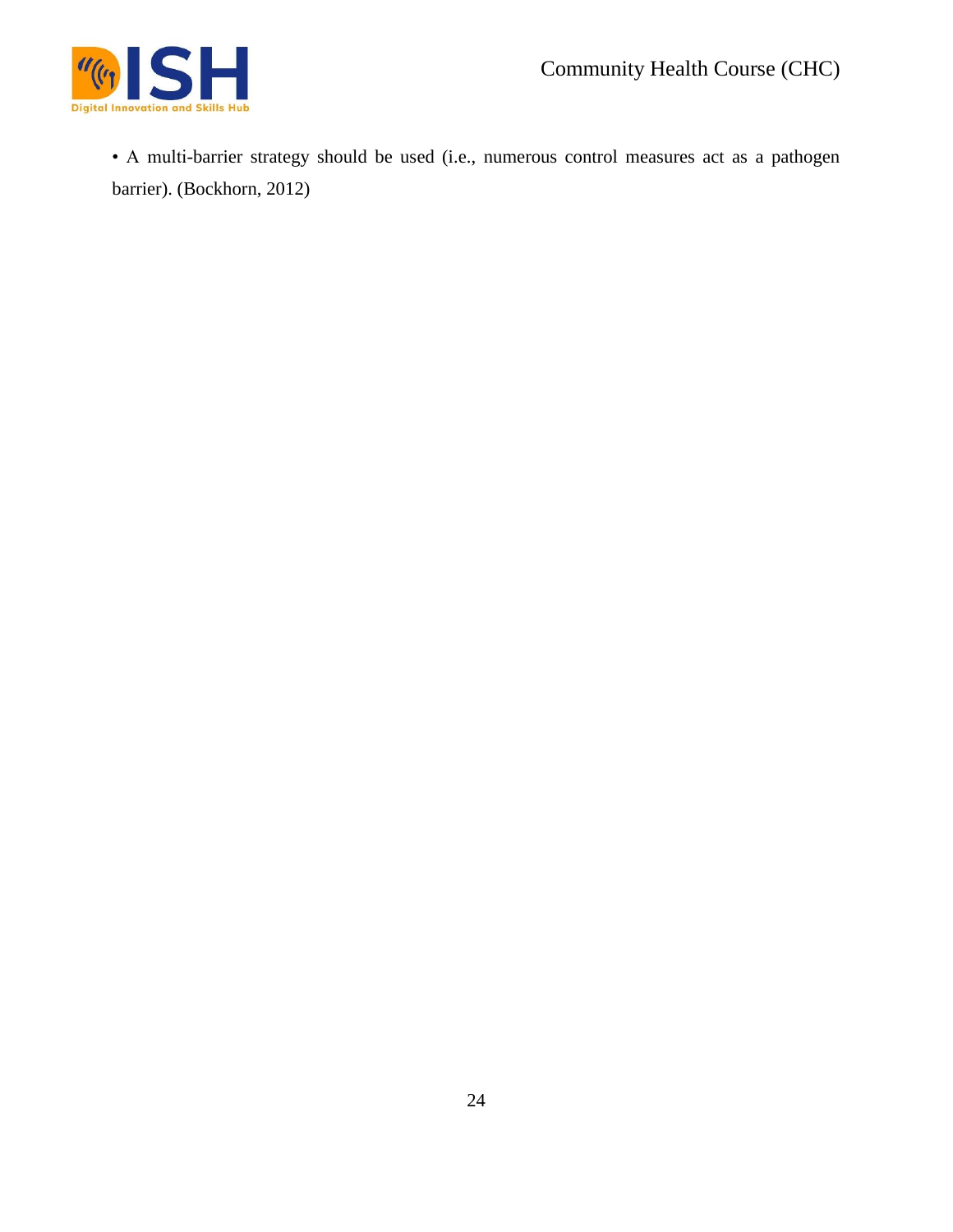

# 7**.5.3 Sanitation Behavior Change**

All sanitation initiatives place a premium on behaviour modification to increase acceptance and usage of safe sanitation.

• Governments should give leadership and sufficient funding for initiatives aimed at changing sanitation habits. **(Bockhorn, 2012)**

• An extensive sanitation promotion/behavior transformation (includes monitoring and assessment) should accompany all sanitation projects.

Understanding existing sanitation practices and their underlying variables is necessary to alter behaviour and create effective marketing programs.

The most successful interventions for behaviour transformation target the determinants of behaviour. Numerous models and frameworks exist to aid in the comprehension and targeting of behavioural factors.

• The delivery style of the intervention should be carefully evaluated (stand-alone behaviour modification vs integrated methods; targeted versus comprehensive strategies).

• Changing behaviour demands concentrated effort.

The toilet seat, latrine slab, pedestal, pan, and urinal are all part of the sanitation system.

Toilets may be pour- or cistern-flushed, dry, or urine-diverting. The toilet's superstructure might be standalone or part of a bigger construction (e.g., private house, a school, health care facility, workplace, or another public setting).

Safe toilet management is based on preventing active (e.g., filthy surfaces) and passive contact (e.g., via flies or other vectors).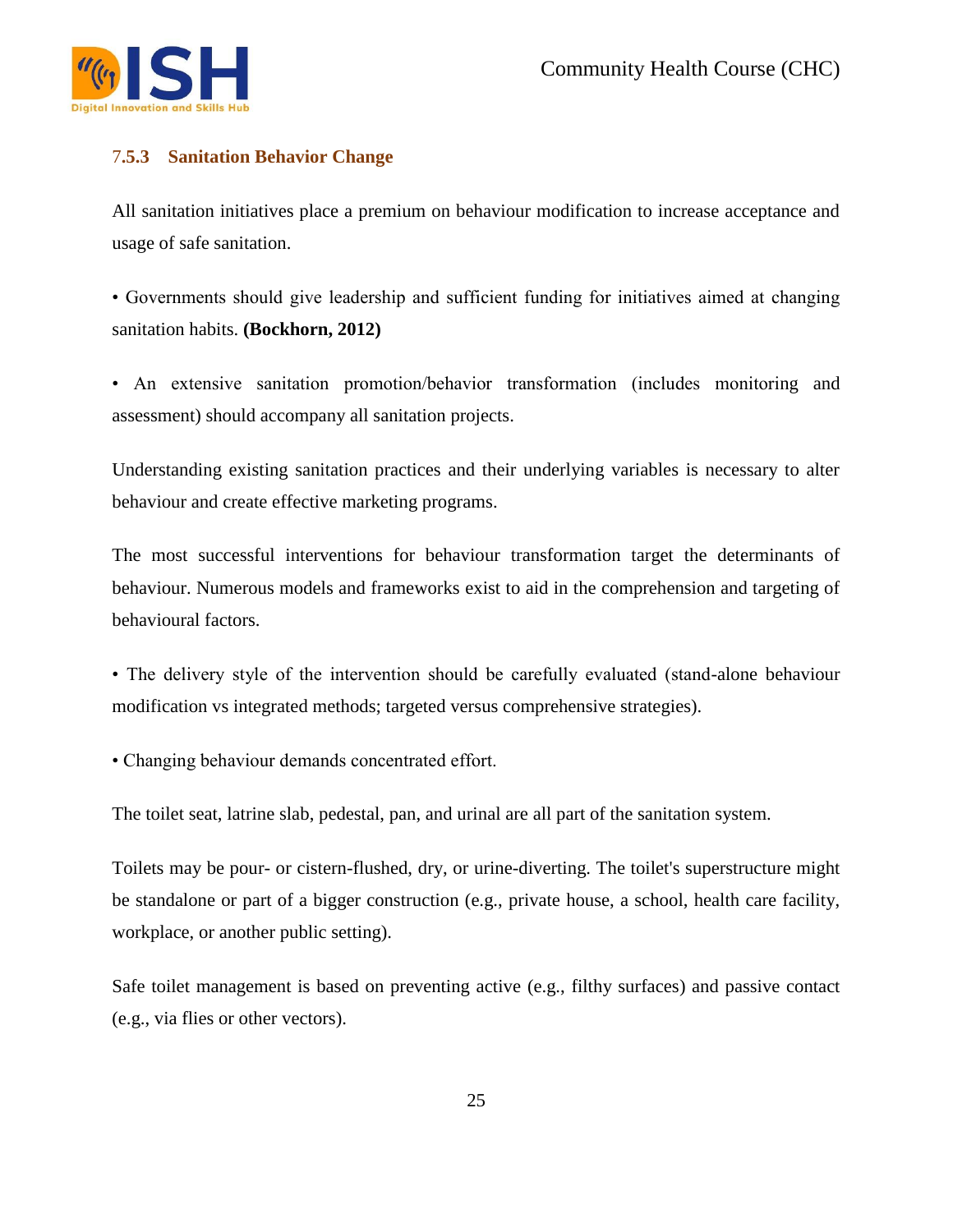

Regular toilet cleaning removes trash and germs, reducing danger to users. Cleaning and maintaining toilets should be done safely and with the correct tools.Beyond pathogen exposure in excreta, accessibility, security, privacy, and menstrual hygiene management are all facets of user health. These considerations must be made to ensure that the facility is appropriate for its intended users and is operated and maintained safely (e.g., open defecation). **(Kar, 2015)**

# 7**.5.2 Possible Determinant Outcome of Open Defecation**

• Inadequate amenities Inadequate quality/odorous dirty facilities • Accessibility Habits Absence of acquaintance with toilet Inadequate knowledge of health repercussions

# 7**.5.3 Excreta related Pathogens**

Bacteria are unicellular creatures capable of self-replication in the absence of a host. The majority of enteric bacteria are responsible for gastroenteritis and are transmitted to the mouth via faeces. Certain types have significant health repercussions with long-term ramifications.

While it is conceivable for pathogenic gut bacteria to thrive in the environment, this is highly improbable. While many intestinal bacteria are zoonotic (transmitted between animals and humans), these standards do not mention proper animal waste management.

Bacteria can develop an uncultivable state, allowing them to survive in their environment for a lengthy period. (Kar, 2015)

#### **Viruses**